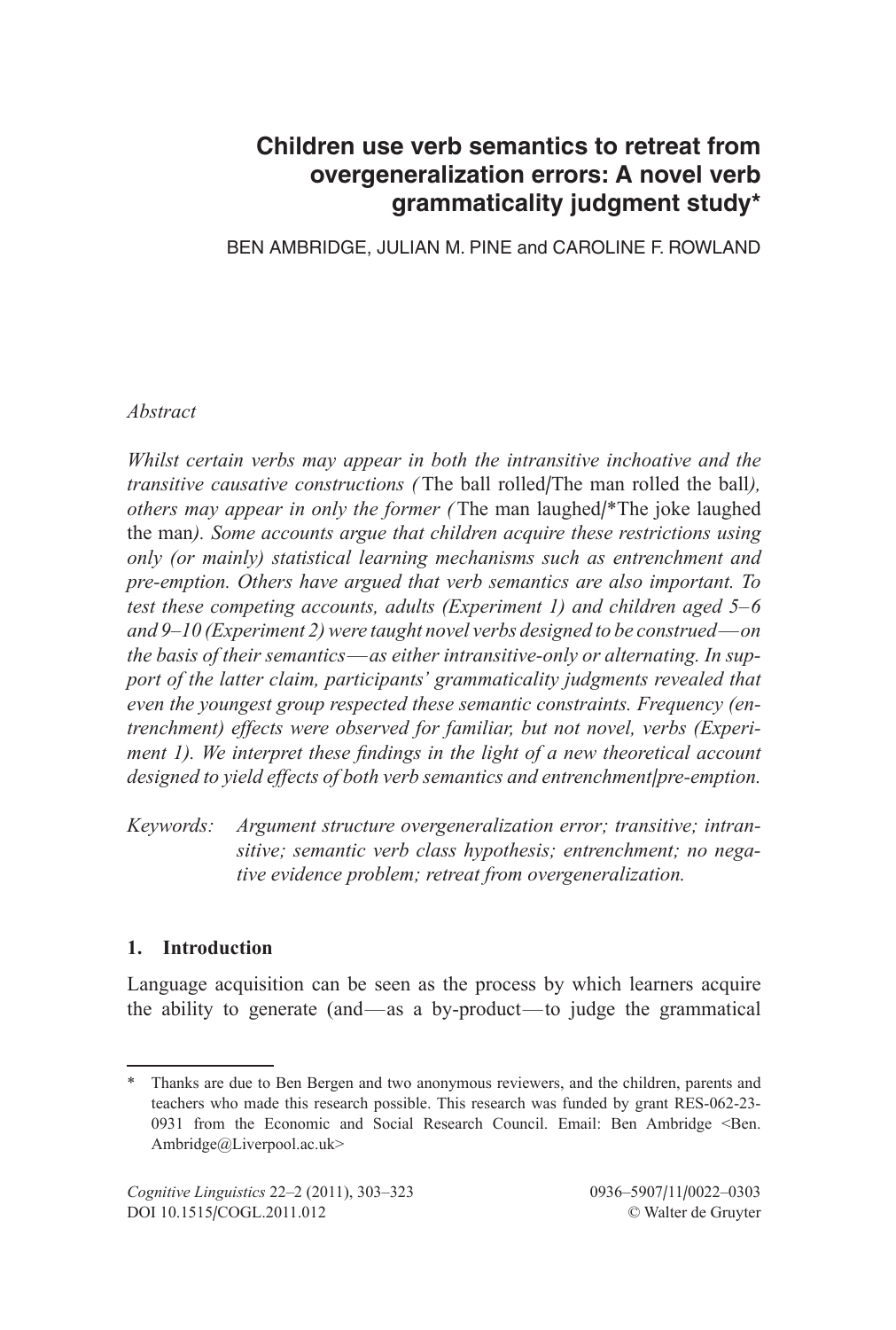acceptability of) utterances that they have not heard previously (Chomsky 1957). Whether constructions are considered to be meaningful units in their own right (as in construction grammar) or epiphenomenal and arising from verbs' syntactic selection properties (as under more traditional approaches), all researchers would agree that children must form (for example) some kind of *[SUBJECT] [VERB] [OBJECT]* transitive causative construction that allows for the generation of novel utterances. An important question is how, having formed a particular construction, children eventually learn that certain verbs may not appear in that construction (e.g. \**Do you want to see us disappear our heads?*; from Bowerman 1988). Although virtually all children make some overgeneralization errors, all eventually become adult speakers, who do not routinely produce such utterances, and rate them as ungrammatical in judgment tasks. Historically, the mechanisms by which this restriction process occurs have not been well understood.

Although some parents do seem to provide feedback when children produce an error (Farrar 1992; Saxton 2000; Chouinard and Clark 2003), an account based purely on this concept of negative feedback would incorrectly predict that adults should regard as grammatical any erroneous utterance for which they did not receive negative feedback as children (e.g. *\*The message emailed to John.*). The notion of "blocking" (Marcus 1993) or "competition" (Mac-Whinney 1987) can account for "unlearning" of simple errors for which there is a direct competitor in the input (e.g. \**sitted* is blocked by *sat*). Problematic for such accounts, however, are argument-structure overgeneralization errors, which occur when a child uses a particular verb (e.g. the intransitive inchoative verb *disappear*) in an argument-structure construction in which it is not licensed in the adult grammar (e.g. the transitive causative *[SUBJECT] [VERB] [OBJECT]* construction; giving, for example \**Do you want to see us disappear our heads?*). The problem here is that there is no simple alternative form to block the error. The nearest would be a periphrastic causative (*Do you want to see us make our heads disappear?*) but many verbs can appear in both constructions, with slightly different meanings (e.g. *break*, *stand up*, *grow*; Bowerman 1988).

#### 1.1. *The semantic verb class hypothesis*

One highly influential proposal is Pinker's (1989) semantic verb class hypothesis. Under this account, argument structure alternations (e.g. intransitive inchoative → transitive causative) are governed by *broad-* and *narrow-range* rules. To be a candidate for participating in the alternation, a verb must be consistent with the relevant broad-range rule (or "thematic core"). For this alternation, the broad-range rule specifies that the event must by dynamic (i.e. either GO or ACT, but not BE or HAVE). Thus non-dynamic verbs such as *stay*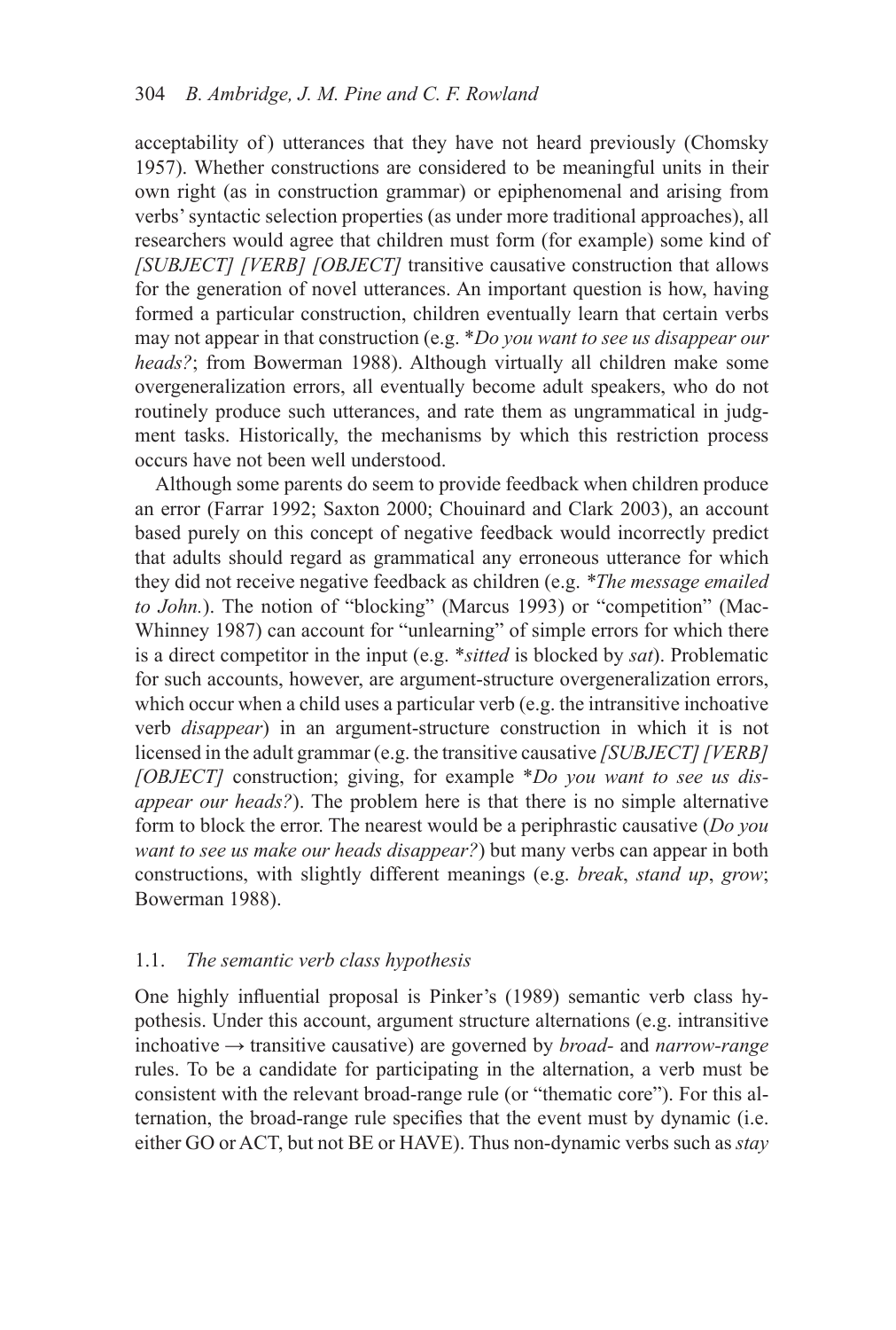are not even candidates for appearing in this construction, and children are predicted not to make errors such as \**She stayed it on the table*. Not all verbs that are consistent with the broad range rule can participate in the alternation (e.g. *disappear*, *fall*, *laugh*). Thus children must form *narrow-range semantic classes* of verbs that may appear in particular constructions. When the classes have been fully formed, verbs that do not belong to one of the participating classes will no longer be used in the relevant construction. For example, verbs of "going out of existence" (Pinker 1989: 303) such as *disappear* and *vanish* form a class of verbs that can appear in the intransitive inchoative construction (e.g. *The rabbit disappeared*)1. However, these verbs are not members of any class of verbs that appear in both the intransitive inchoative and transitive causative construction (e.g. verbs denoting "contained motion taking place in a particular manner" such as *roll, bounce and skid*; Pinker 1989: 130). Overgeneralization errors occur either because the narrow-range classes are not yet fully formed or because children have yet to fully learn the precise meaning of a verb and hence tentatively assign it to an incorrect class. Both adults and children may also make marginally ungrammatical "one-shot innovations" based on the broad range rule.

### 1.2. *Problems for the semantic verb class hypothesis*

Although Pinker's (1989) proposal has been highly influential, many authors have argued that it is fatally flawed, even as an account of the adult end-state. Both Braine and Brooks (1995) and Bowerman (1996; Bowerman and Croft 2007) raise the problem of *negative exceptions*: verbs that would appear to be semantically consistent with a particular class, but do not alternate. For example, Bowerman (1996) argues that *overflow* is consistent with the alternating class of verbs denoting an "externally-caused change of physical state"; yet it may not appear in the transitive causative construction (e.g. \**You're gonna overflow the spoon with medicine*, C 6;7). A related problem is that errors with verbs that are stative as opposed to dynamic (e.g. \**Why is the laundry stayed open all night?*), which contravene the broad-range rule and hence are predicted to be completely absent, are in fact relatively frequent (Bowerman and Croft 2007; Pye and Loeb 1998). Bowerman (1988) also asks how children *know* that they must undertake the offline metalinguistic task of forming

<sup>1.</sup> In the present paper, we refer to such classes as intransitive-only (or non-alternating) classes. We use this term purely descriptively: Pinker's (1989) proposed mechanism does not form classes of verbs that *do not* alternate, as such classes would be unlearnable. Rather, verbs that are not members of a class that has been observed to alternate are designated, at some cut-off point in development, as non-alternating.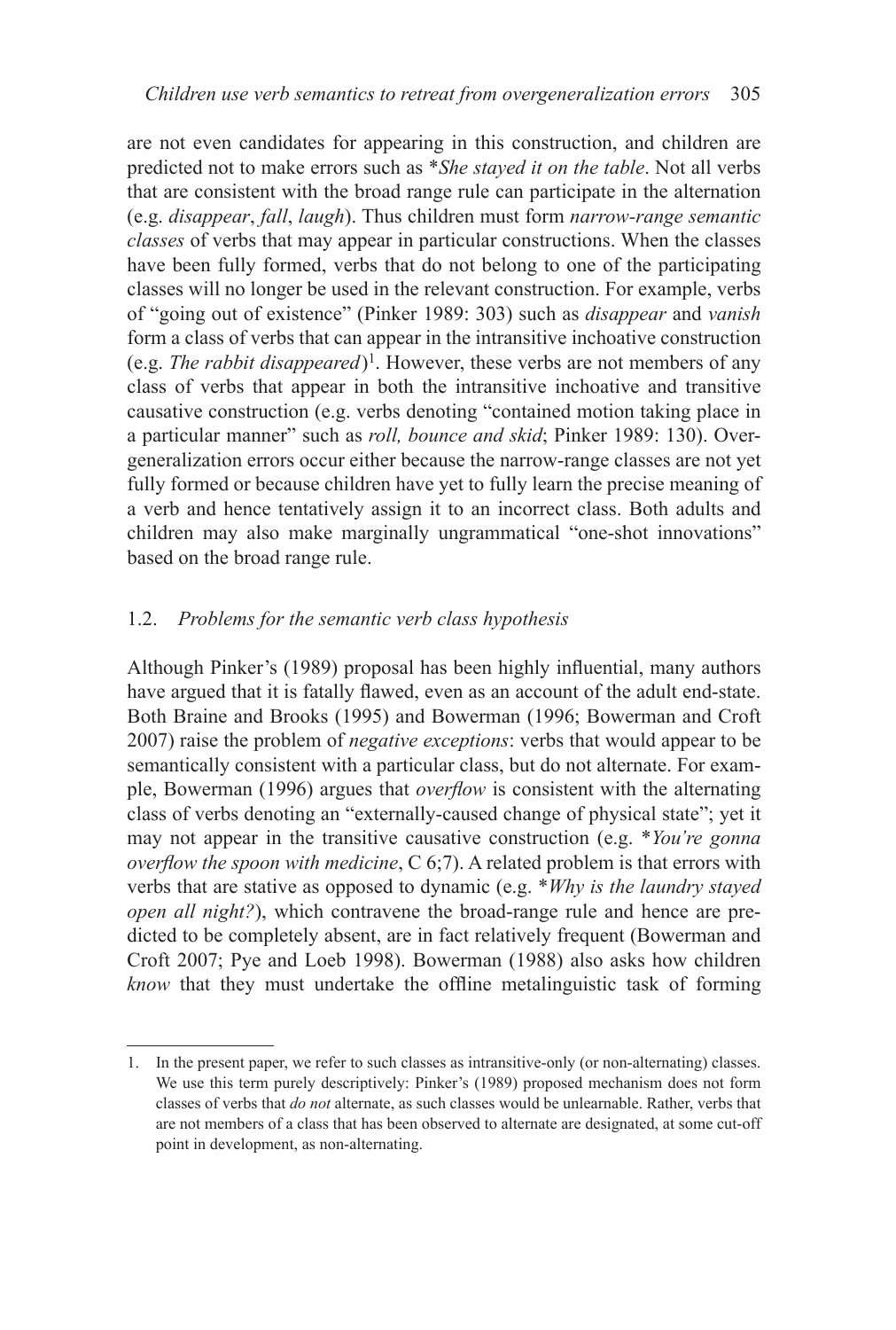semantic verb classes, particularly given that they do not know that some of their generalizations are in fact errors.

Another problem for Pinker's (1989) theory lies with its assumption of innate semantics-syntax linking rules. The operation that derives the transitive causative from the intransitive inchoative in fact operates on semantic as opposed to syntactic structures (roughly, ACTOR ACT  $\rightarrow$  AGENT CAUSE [PA-TIENT ACT]). These innate linking rules then spell out the relevant syntactic structure (e.g. AGENT CAUSE [PATIENT ACT] = [SUBECT] [VERB] [OB-JECT]). However, as many authors (including Bowerman 1990, and even Pinker 1989, himself  ) have noted, the considerable cross-linguistic variation in the way that particular semantic roles are expressed syntactically renders the assumption of a set of innate linking rules problematic.

A final problem facing Pinker's (1989) theory is that it cannot account for verb frequency effects. Many studies (summarised shortly) have found that both children and adults rate overgeneralization errors as more acceptable for low-frequency verbs than higher-frequency verbs from the same semantic class (e.g. \**The joke giggled/laughed him*). Pinker's (1989) account cannot capture this phenomenon, because class membership is discrete as opposed to probabilistic: Either *giggle* is a member of the intransitive-only class of *laughing* verbs—in which case all errors should be equally unacceptable—or it is not—in which case such generalizations should be deemed grammatical. Whilst, for children, one could argue that low frequency verbs take longer to be assigned to the correct semantic class, Pinker (1989: 349) appears to rule out frequency effects for adults, arguing that "an adult's narrow-class rules correspond to the verbs that happen to alternate in her lexicon at a maturationally determined critical point, presumably around puberty".

#### 1.3. *Statistical learning accounts*

Given the problems facing the semantic verb class hypothesis, some usagebased researchers, most notably Bowerman (1988; 1996), Braine and Brooks (1995) and Bowerman and Croft (2007), have argued that the learning procedure posited by Pinker (1989) is unfeasible, and that children instead retreat from error using statistical learning procedures such as entrenchment and preemption (discussed shortly). For example, in a recent paper in this journal, Stefanowitsch (2008: 527) argued that whilst "speakers might uncover certain semantic motivations for these [verb argument structure] constraints (for example, the 'narrow-class rules' suggested in . . . Pinker 1989), . . . those semantic motivations are not necessary for learning the constraint in the first place". In other words, the claim is that children can learn verbs' restrictions on a purely distributional basis, with verb semantics playing little or no role in the retreat from overgeneralization.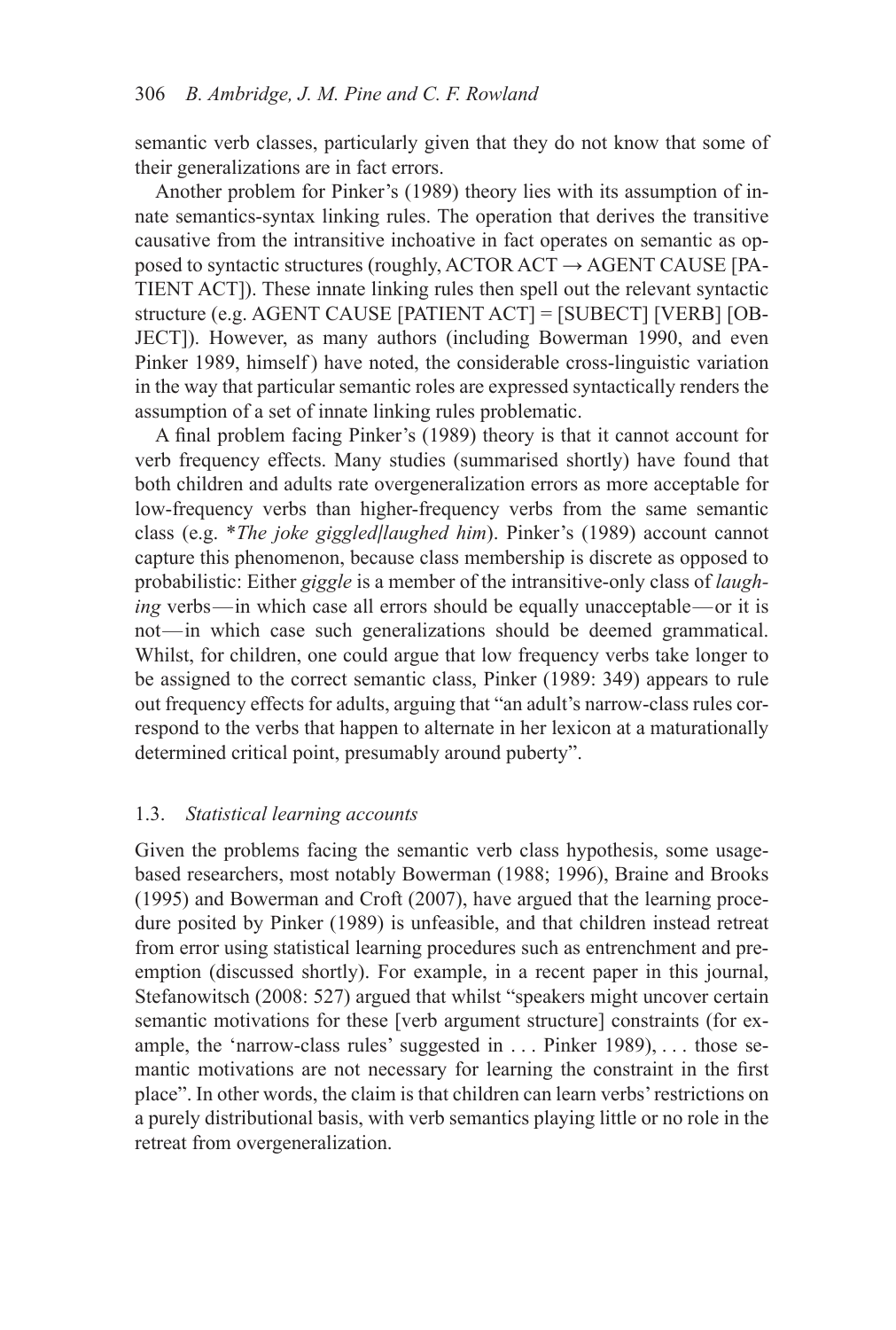One alternative proposal — Braine and Brooks' (1995) entrenchment hypothesis — posits that repeated presentation of a verb in attested constructions (e.g. the intransitive inchoative; *The boy laughed*) causes the learner to form an increasing probabilistic inference that the use of this verb in nonattested constructions (e.g. the transitive causative; \**The joke laughed the man*) is ungrammatical. In support of this proposal, judgment studies have shown that the unacceptability of errors increases (a) with increasing verb frequency (*\*The joke giggled/laughed the man*) and ( b) across developmental time, as attested uses strengthen this "inference from absence" (Theakston 2004; Ambridge et al. 2008, 2009; Stefanowitsch 2008; Wonnacott et al. 2007, for novel verbs; Brooks et al. 1999, in an elicited production study).

The pre-emption hypothesis (e.g. Goldberg, 1995; Boyd and Goldberg in press) is similar, except that errors (e.g. *\*The joke laughed the man*) are blocked not by the use of the relevant verb in *any* construction (as for entrenchment), but only a construction that constitutes a near synonym (e.g. the periphrastic causative; *The joke made the man laugh*). There is some evidence that training children on the periphrastic causative construction can reduce the number of transitive overgeneralization errors produced (e.g. Brooks and Tomasello 1999; Brooks and Zizak 2002; though see Ambridge and Lieven 2011, for potential shortcomings of these studies).

#### 1.4. *A role for semantics?*

Whilst the evidence for statistical learning effects is compelling, one recent study in particular suggests that verb semantics also play an important role in the retreat from overgeneralization (though in manner different to that argued for by Pinker, 1989). Ambridge et al (2008) taught adults and children aged 5– 6 and 9–10 novel verbs that denoted novel laughing, disappearing and falling actions; all actions that are denoted by intransitive-only verbs in English (e.g. *\*The man disappeared/laughed/fell the woman*). Two effects of verb semantics were observed. First, participants at all ages rated transitive causative uses, e.g. \**The funny clown tammed Bart* (= made Bart laugh), as unacceptable, relative to intransitive inchoative uses, e.g. *Bart tammed* (= laughed). Second, all age-groups rated transitive causative uses of the novel laughing verb, e.g. \**The funny clown tammed Bart* (= made Bart laugh), as more unacceptable than transitive causative uses of the novel disappearing verb, e.g. \**The magician blicked Lisa* (= made Lisa disappear), or falling verb, e.g. *\*The man meeked Lisa* (= made Lisa fall) *into a hole*. This suggests some sensitivity to verb semantics at a fine-grained level: Since the transitive causative construction prototypically denotes direct, external, physical causation (e.g. one cannot say *John crashed the car* if John merely distracted the driver), verbs denoting actions that are not amenable to this type of causation (e.g. laughing actions)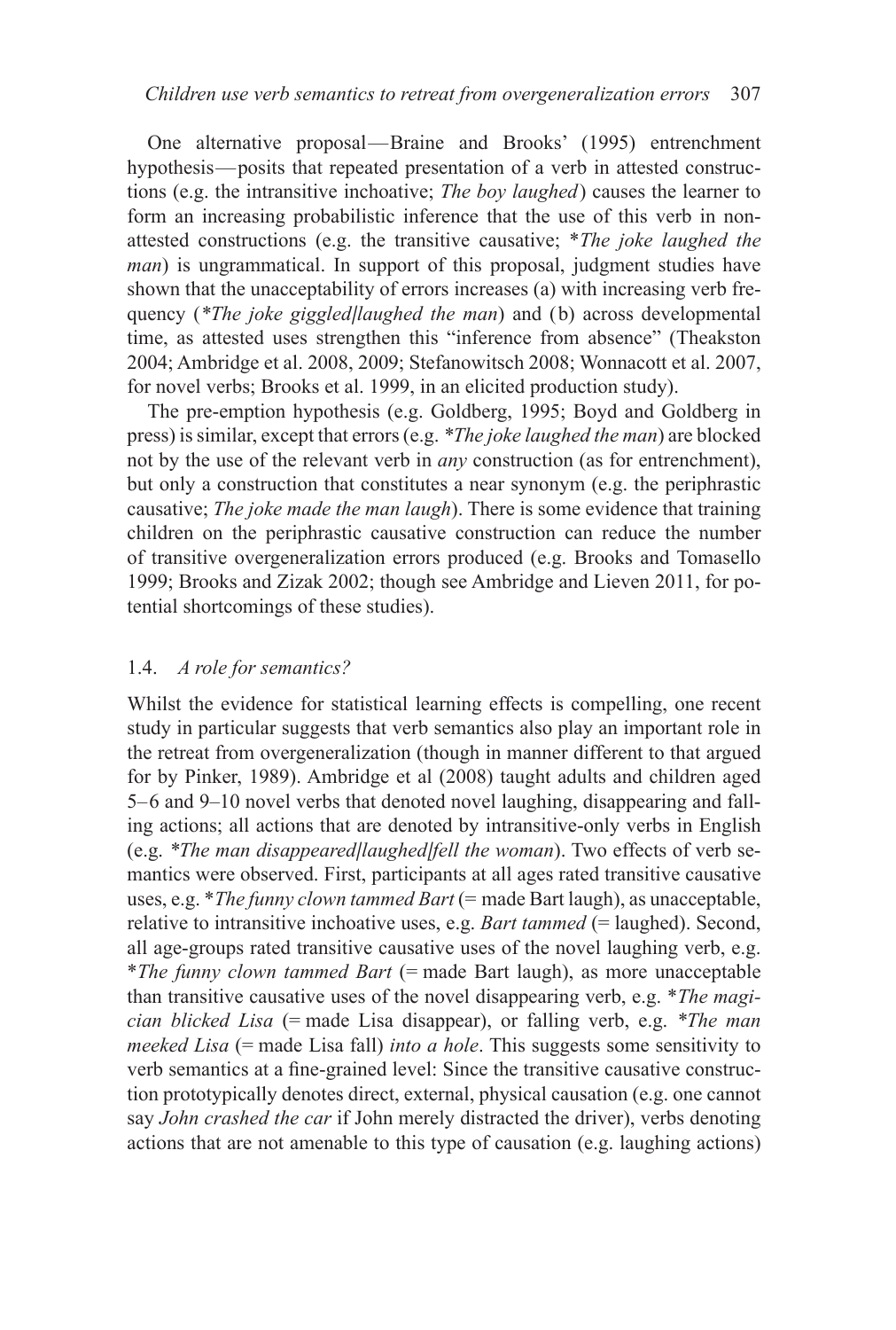are particularly resistant to coercion (e.g. Croft 1991; Haspelmath 1993; Levin and Rappaport Hovav 1995; Marcotte 2005; Wolff 2003). A follow-up study (Ambridge et al. 2009) demonstrated that the ungrammaticality of overgeneralizations of intransitive-only verbs into the transitive causative construction could be ameliorated by increasing the directness of the implied causation2.

These findings suggest that children indeed use verb semantics to retreat from overgeneralization, though perhaps in a more fine-grained, probabilistic way than under Pinker's (1989) class-based account (an issue to which we return in the discussion). However, the study of Ambridge et al. (2008) is potentially problematic in that it also included English verbs from the same "semantic classes" as the novel verbs (i.e. *laugh*/*giggle*/*novel; disappear/vanish*/ *novel; fall/tumble/novel*). Whilst this manipulation allowed for simultaneous investigation of the entrenchment hypothesis (which was supported), it means that was possible, in principle, for participants to "succeed" with the novel verbs simply by adopting a strategy — determined on the basis of the familiar verbs — of rating all transitive causative sentences as ungrammatical.

### 1.5. *The present study*

The aim of the present study was to investigate whether adults (Experiment 1) and children (Experiment 2) can use the semantics assigned to novel verbs to determine the argument structure constructions in which they may and may not appear. This study provides a particularly stringent investigation of this possibility for two reasons. First, to avoid providing additional "clues", no semanticallyrelated English verbs were included. Second, the study included novel verbs that (on the basis of their semantics) alternate between the intransitive inchoative and transitive causative construction, as well as those that are (semantically) intransitive-only. To demonstrate knowledge of the constraints associated with verb meanings, participants must accept transitive causative uses of the former but not the latter. For adults (Experiment 1) we also included a frequency manipulation designed to provide a further test of the entrenchment hypothesis.

# **2. Experiment 1 (Adults)**

In Experiment 1, adults were taught four novel verbs; two with intransitiveonly semantics (novel *disappearing* actions) and two with alternating seman-

<sup>2.</sup> Brooks and Tomasello (1999) found that children aged 4;5 and older (though not a younger group aged 2;5) produced more transitive causative utterances for a novel semanticallyalternating *spinning* verb than a novel semantically-intransitive-only *ascending* verb. However, this constitutes only suggestive evidence that children considered the latter to be ungrammatical, particularly as many nevertheless produced at least some transitive causative utterances with the novel *ascending* verb (for an overall average rate of 15%).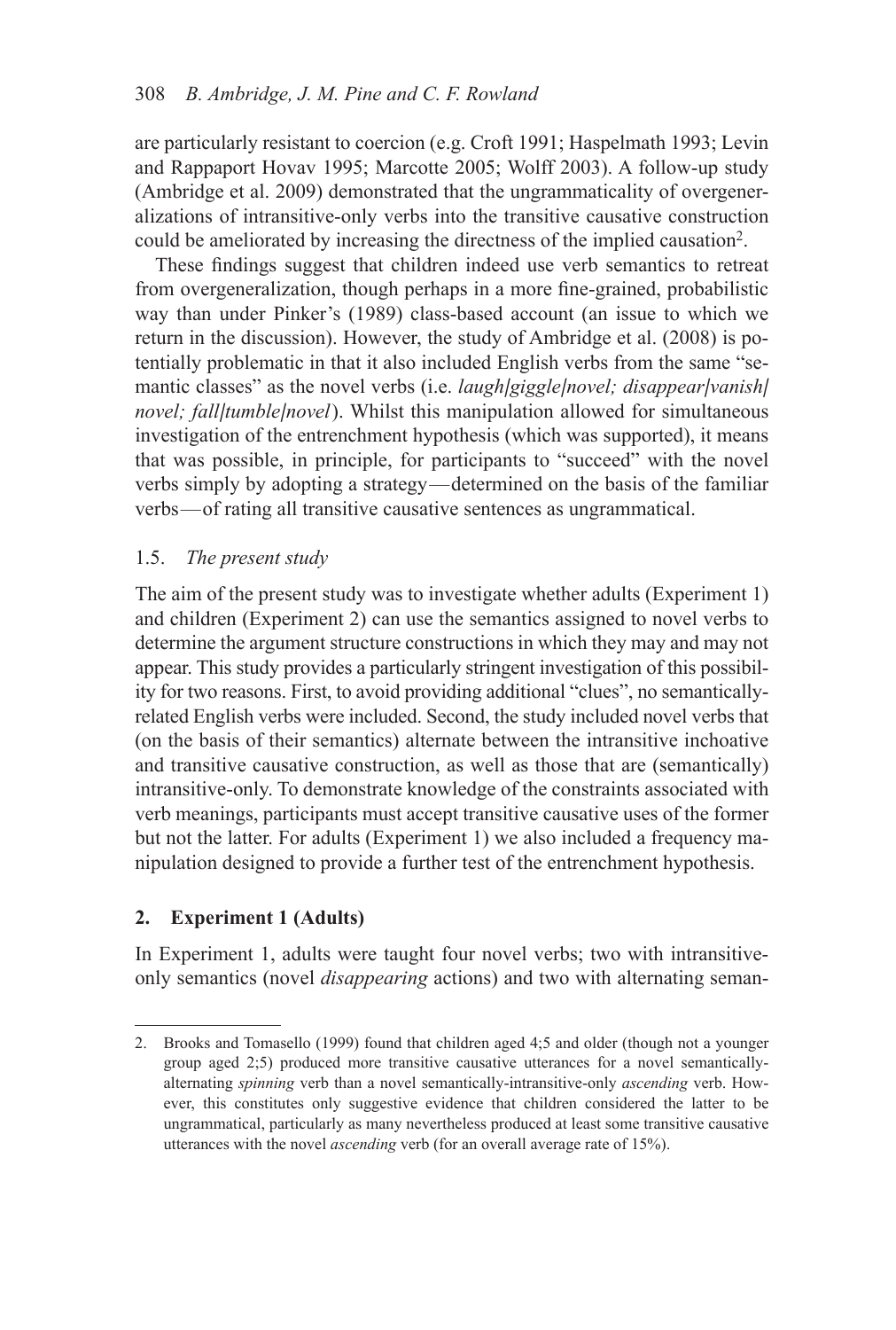tics (novel *spinning/rolling* actions). Within each semantically-matched pair of verbs, one verb was presented with high frequency (72 presentations) and the other low frequency (24 presentations). All verbs were trained in intransitive inchoative sentences (e.g. *The ball is tamming*) only. At test, participants rated intransitive inchoative and transitive causative uses of each of the four novel verbs. The prediction is that participants should significantly prefer intransitive inchoative over transitive causative uses of the novel *disappearing* verbs, but — crucially — not the novel *spinning/rolling* verbs). A further prediction is that participants should rate transitive causative uses as more acceptable for the low frequency than the high frequency novel verbs (certainly for the nonalternating class, and possibly even for the alternating class).

# 2.1. *Method*

2.1.1. *Participants.* Participants were 37 native adult speakers of British English. The original sample comprised 48 participants, but 11 were excluded for failing to match the novel verbs to the relevant animations in a post test<sup>3</sup>.

2.1.2. *Training.* A within-subjects design was used such that participants were each taught four novel verbs: a high frequency verb (72 presentations) and a low frequency verb (24 presentations) from each of two "semantic verb classes"4 ("going out of existence": intransitive only; "manner of motion": alternating). Thus each participant was taught:

- A high frequency novel verb of "going out of existence" (e.g. *meek*) —  INTRANSITIVE ONLY
- A low frequency novel verb of "going out of existence" (e.g. *tam*) —  INTRANSITIVE ONLY
- A high frequency novel "manner of motion" verb (e.g. *fud*) — ALTERNATES
- A low frequency novel "manner of motion" verb (e.g. *dack*) — ALTERNATES

The novel "going out of existence" actions were (a) 'wipe out' from top to bottom and ( b) 'wipe out' from left to right. The novel "manner of motion" actions were (a) spinning alternately clockwise and anti-clockwise and (b) flipping

<sup>3.</sup> This is a relatively high exclusion rate, particularly for a study with adults. One possible explanation is that there was a high degree of confusability between the trials. The two actions within a given class were highly similar, and all were performed by the same set of objects. Another possibility is that the training schedule (weekly sessions) is non-optimal for this type of material, and that little learning was carried forward from the first two sessions.

<sup>4.</sup> Although we do not advocate discrete verb classes of the type proposed by Pinker (1989), we will sometimes use the term "semantic verb class" (as a shorthand for something like a probabilistic cluster of verbs with similar meanings), purely for convenience.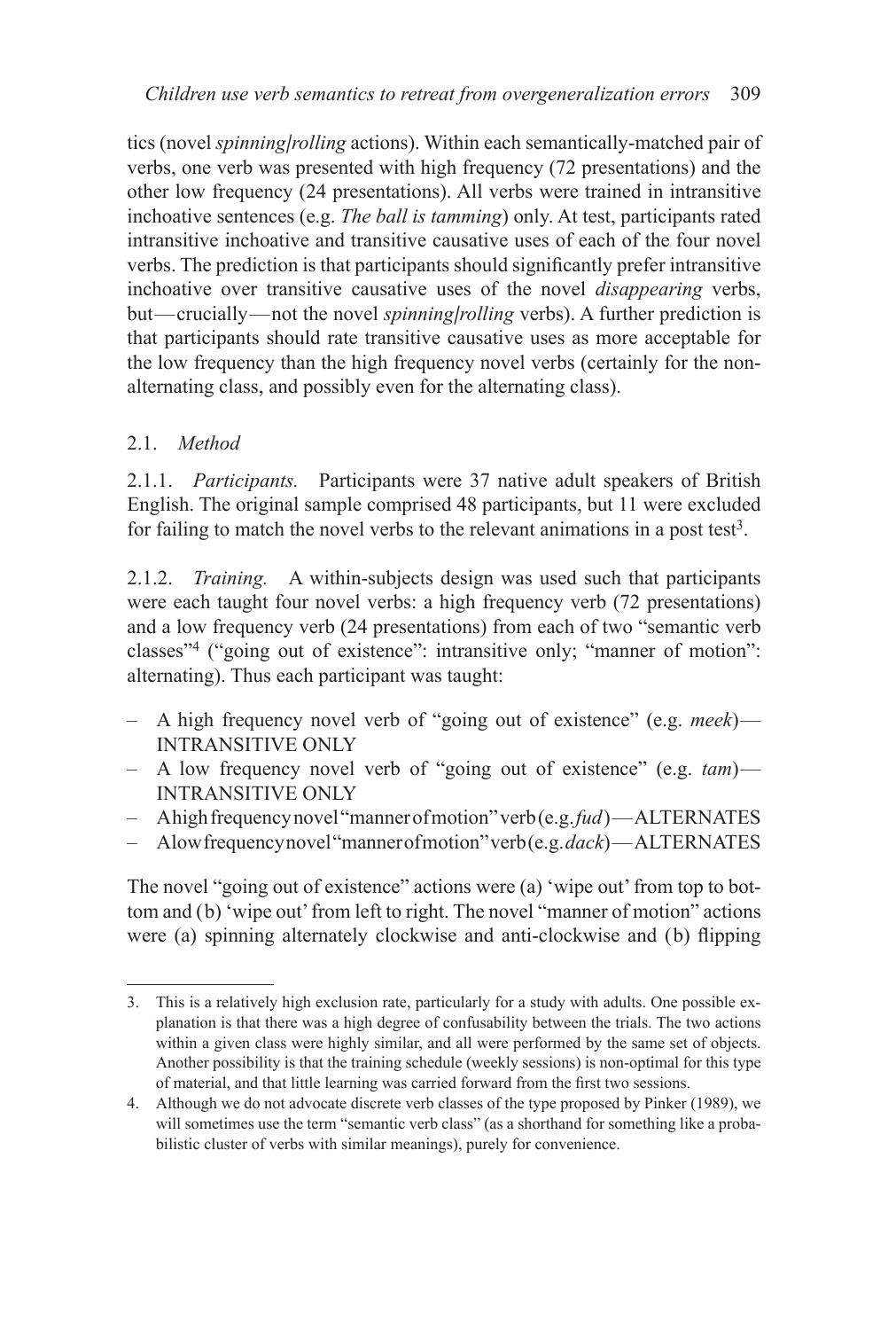backwards and forwards. The assignment of both phonological forms and (within each semantic class) meanings to verbs at the different frequency levels was counterbalanced across the initial cohort of 48 participants (drop-out rates were approximately even across all groups).

Each participant viewed three sets of training animations presented exactly one week apart (Ambridge et al. 2006, found that construction learning was most effective when training trials were temporally spaced, in this study, with a day between each training session). Each set consisted of 64 training trials: 8 for each of the two low frequency verbs and 24 for each of the two high frequency verbs. Each training trial consisted of a video animation where an inanimate object (e.g. cup, bowl, spoon, table) performed the relevant action against an interesting background (e.g. classroom, living room, beach). No other objects or characters were present. Each video was accompanied by a pre-recorded sentence in which the relevant verb appeared in an intransitive inchoative construction. To prevent the training from becoming overly repetitive, three different intransitive inchoative constructions (declarative, *yes/no* question, *wh*-question with answer) and three different tenses ( past, present, future) were used. For example participants heard *The cup meeked; Did the cup meek?; What meeked?, the cup did; The cup is meeking; Is the cup meeking? What's meeking?*—*The cup is; The cup's going to meek; Is the cup going to meek?* and *What's going to meek?*—*The cup is*.

2.1.3. *Test.* The test phase was presented immediately after the final training session. Participants were given a written questionnaire containing one transitive causative and one intransitive inchoative sentence for each of the four training verbs. Participants were asked to rate each sentence for acceptability on a 7-point numerical scale, with 1 indicating "completely unacceptable" and 7 "completely acceptable". The agent and patient were novel, appropriate to the action, and the same for each high/low frequency pair within a given semantic class. For example, participants for whom *meek* and *tam* were verbs of "going out of existence" rated *The magician meeked the rabbit*, *The magician tammed the rabbit*, *The rabbit meeked* and *The rabbit tammed.* Within each counterbalance group, four different questionnaires with different agents and patients and different item orders were used. The questionnaire also included transitive causative and intransitive inchoative sentences containing high and low frequency English verbs from an intransitive-only semantic class ("motion in a particular direction": *fall*, *tumble*) and an alternating class ("change of state": *break*, *smash*). These items were included as fillers, and also served as control items, allowing us to check that participants were using the scale as intended. To ensure that participants could not use the English verbs to help with their novel-verb judgments, different verb classes were used for the novel and English verbs.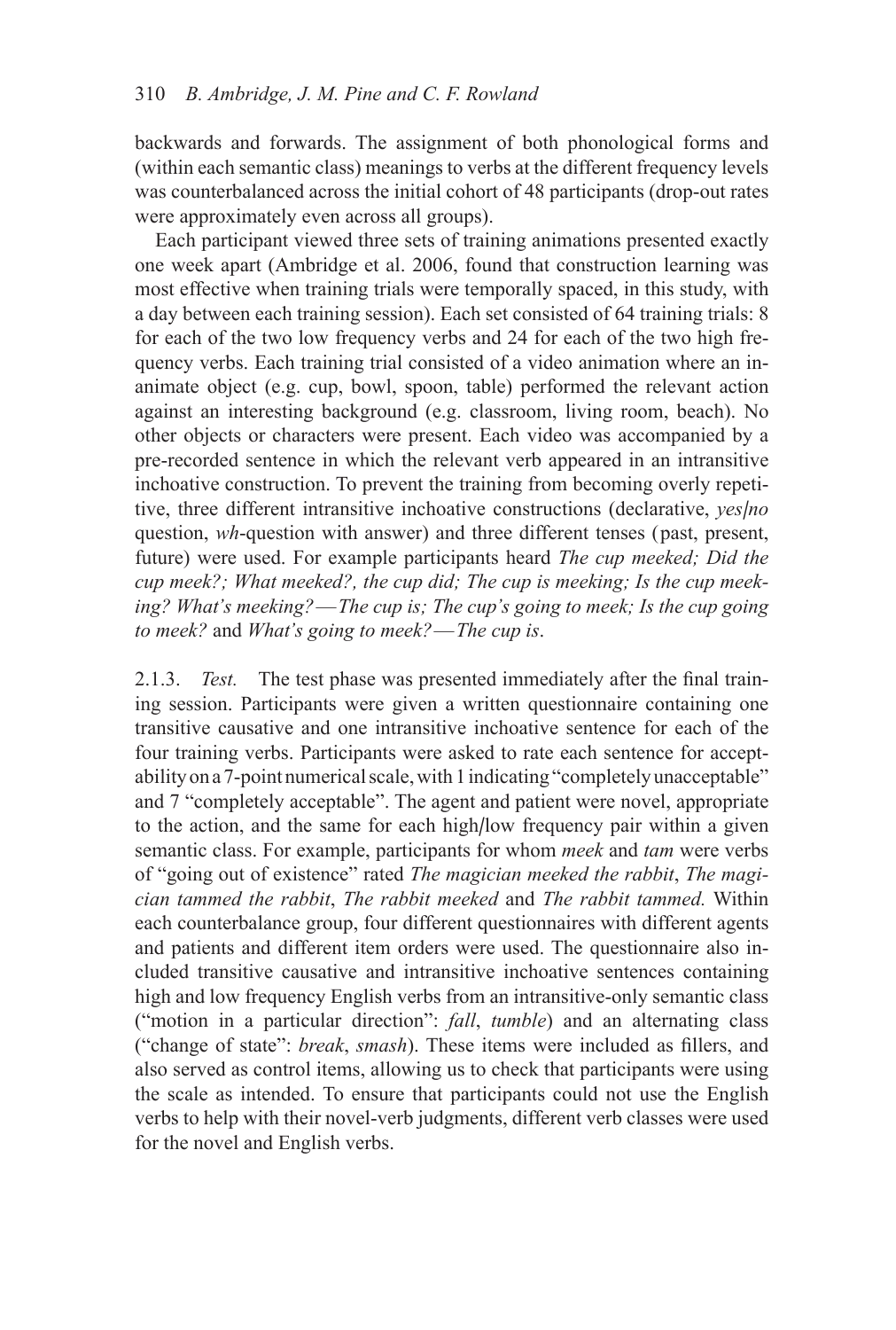2.1.4. *Post test.* After completing the questionnaire, participants completed a post test in which they were again shown each of the four novel actions and asked to match each to the appropriate novel verb form (*meek*, *tam*, *dack* or *fud*). Eleven participants failed this task and were excluded from further analysis. This high drop-out rate may well be due to the high degree of confusability between the actions (e.g. wipe out top-to-bottom versus left-to-right). However, it was necessary for the high and low frequency verbs in each class to denote extremely similar actions, in order to control for potential fine-grained semantic effects.

#### 2.2. *Results*

2.2.1. *Novel verbs.* Participants' mean ratings for the transitive causative and intransitive inchoative sentences containing each of the four novel verbs are shown in Table 1.

The first analysis investigated participants' ratings of the novel semantically alternating ("manner of motion") verbs. No effects of sentence type or verb frequency are predicted, since the verbs are semantically compatible with both the intransitive inchoative and transitive causative construction. A  $2 \times 2$  (frequency by sentence type) within-subjects ANOVA confirmed this prediction, with no significant main effects or interactions observed. Most importantly, participants did not significantly prefer intransitive inchoative  $(M = 4.61, SE = 0.29)$  over transitive causative  $(M = 4.27, SE = 0.28)$  uses  $(F1,36 = 1.60, p = 0.21 \text{ n.s.})$  (though the means were in this direction, possibly as a result of exposure to exclusively intransitive inchoative sentences during training).

This finding is important as it demonstrates that participants do not show a preference for intransitive inchoative over transitive causative sentences for novel verbs that are semantically compatible with both constructions. That is, they do not show a preference for intransitive inchoative over transitive causative sentences across the board. This means that if participants *do* significantly prefer intransitive inchoative over transitive causative uses of semantically

Table 1. *Adults' mean ratings (SD) for intransitive inchoative and transitive causative sentences containing each of the four novel verbs.*

| Semantics              | Frequency | Intransitive | Transitive |
|------------------------|-----------|--------------|------------|
| Going out of existence | High      | 4.22(2.15)   | 3.73(2.05) |
| (intransitive only)    | Low       | 4.46(2.18)   | 3.62(1.75) |
| Manner of motion       | High      | 4.46(1.95)   | 4.35(1.78) |
| (alternating)          | Low       | 4.76(1.89)   | 4.19(1.88) |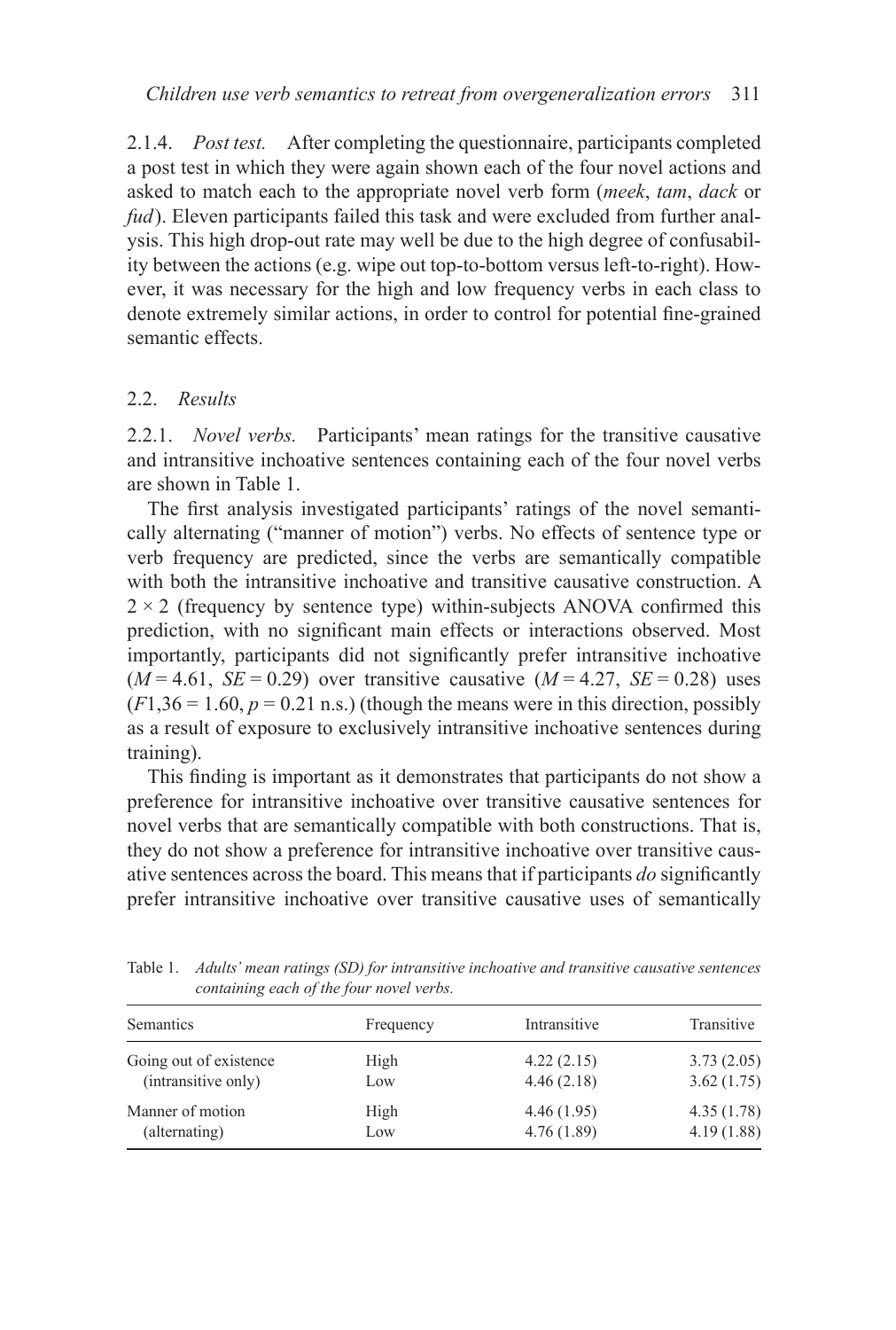*non*-alternating, intransitive-only novel verbs, this effect cannot be due to a general preference for intransitive inchoative over transitive causative novel verb uses.

The second analysis investigated participants' ratings of sentences containing the semantically intransitive-only novel verbs (verbs of "going out of existence"). The prediction is that, on the basis of the verbs' semantics, participants should show a significant preference for intransitive inchoative over transitive causative uses. As predicted, a  $2 \times 2$  within-subjects ANOVA with independent variables of frequency and sentence type yielded a significant main effect of sentence type such that participants significantly preferred intransitive inchoative  $(M = 4.34, SE = 0.35)$  over transitive causative  $(M = 3.68, SE = 0.28)$  verb uses  $(F1.36 = 5.24, p = 0.03, Partial \text{ eta squared} =$ 0.13). This effect can realistically be attributed solely to verb semantics. Importantly, it cannot be an effect of attested usage (recall that verbs were presented solely in intransitive inchoative sentences during training) as participants showed no such preference for semantically-alternating ("manner of motion") novel verbs that were also trained in intransitive inchoative constructions only.

The entrenchment hypothesis predicts an interaction such that the preference for the intransitive inchoative over the transitive causative sentence will be higher for the high- than the low frequency verb. However, no interaction of frequency by sentence type (nor any main effect of frequency) was observed (and, indeed, the means were not in this direction).

In summary, the findings from the novel verb analysis provide support for the existence of an effect of verb semantics but not of entrenchment. One possibility, however, is that the lack of an entrenchment effect is simply a consequence of the failure of the experimental manipulation to achieve a meaningful frequency difference between the "high" and "low" frequency verbs. One way to address this possibility is to investigate participants' ratings for English verbs.

2.2.2. *English verbs.* Participants also provided grammaticality judgments for intransitive-inchoative and transitive-causative uses of high and low frequency alternating (*break/smash*) and intransitive-only (   *fall/tumble*) English verbs (importantly these are NOT from the same semantic class as the novel verbs). These data are shown in Table 2.

The first analysis investigated the alternating English verbs (*break* and *smash*). Since these are acceptable in both the intransitive inchoative and transitive causative construction, we would not expect either construction to be preferred over the other for either verb (i.e. we predict no effect of verb semantics). Since all sentences are acceptable, we would also expect to see no effect of verb frequency. A  $2 \times 2$  (frequency by sentence type) within-subjects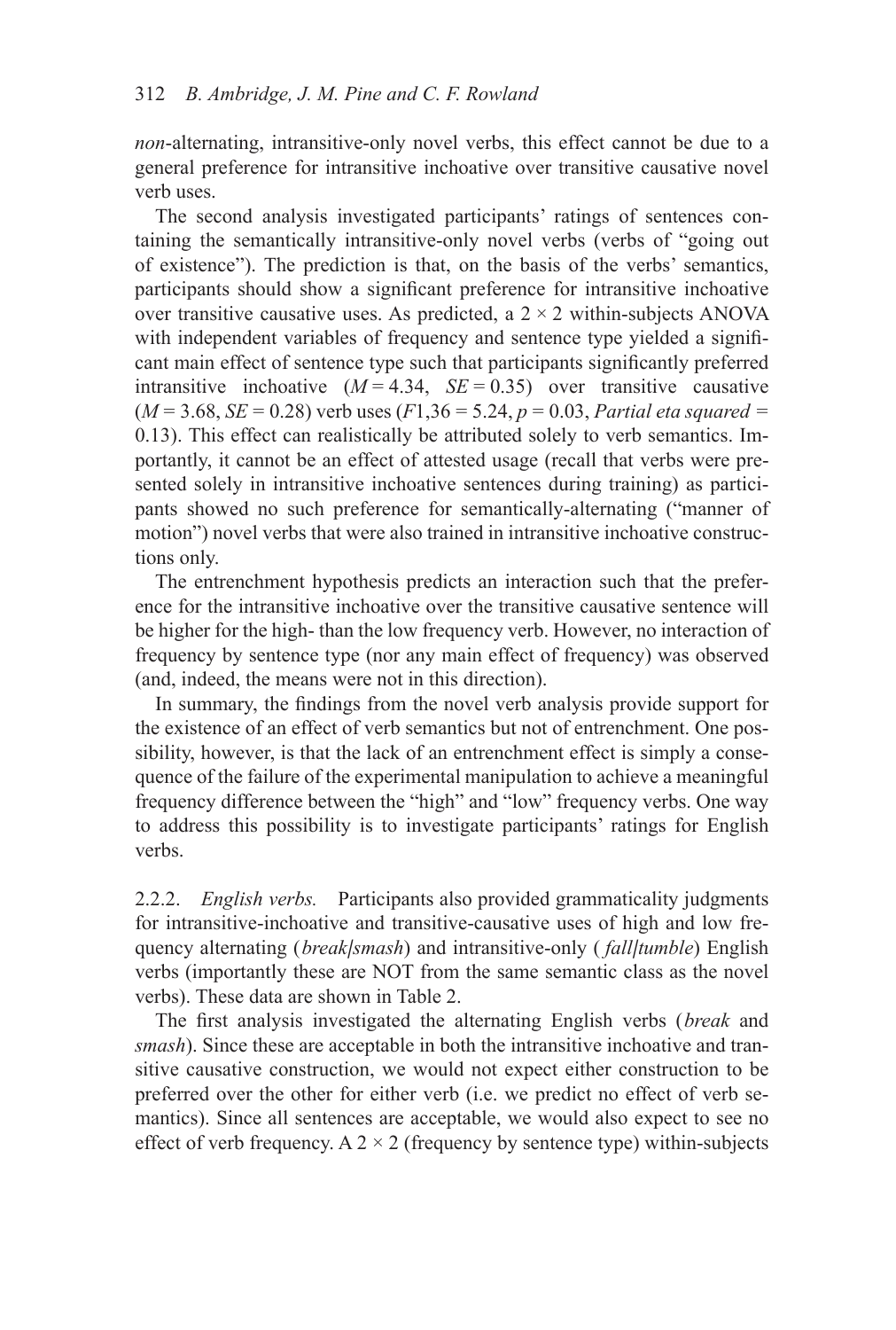| Semantics                        | Frequency | Intransitive | Transitive |
|----------------------------------|-----------|--------------|------------|
| Motion in a particular direction | High      | 6.32(1.33)   | 1.46(0.87) |
| (intransitive only)              | Low       | 6.00(1.81)   | 2.68(1.63) |
| Change of state (alternating)    | High      | 6.03(1.69)   | 6.43(1.30) |
|                                  | Low       | 6.03(1.62)   | 6.14(1.65) |

Table 2. *Adults' mean ratings (SD) for intransitive inchoative and transitive causative sentences containing each of the four English verbs.*

ANOVA confirmed this prediction, with no significant main effects or interactions observed.

The second analysis investigated the non-alternating, intransitive-only English verbs (*fall* and *tumble*). Here, the entrenchment hypothesis predicts an interaction such that participants' preference for grammatical (intransitive inchoative) over ungrammatical (transitive causative) uses will be larger for the high frequency verb (*fall*) than its lower frequency equivalent (*tumble*). A  $2 \times 2$  (frequency by sentence type) within-subjects ANOVA confirmed this prediction, yielding a significant interaction of frequency by sentence type  $(F1,36 = 21.77, p \le 0.001, Partial \text{ eta squared} = 0.38)$  such that participants' preference for the intransitive inchoative over the transitive causative sentence was larger for the high frequency verb *fall* (intransitive  $M = 6.32$ ,  $SE = 0.22$ ) transitive  $M = 1.56$ ,  $SE = 0.14$ ) than the low frequency verb *tumble* (intransitive  $M = 6.00$ ,  $SE = 0.30$  > transitive  $M = 2.67$ ,  $SE = 0.14$ ).

#### 2.3. *Discussion: Experiment 1 (Adults)*

The findings of Experiment 1 demonstrate that, when asked to judge the acceptability of novel verbs in intransitive inchoative and transitive causative sentences, adults base their judgments on verb semantics, even when attested usage is held constant. That is, although all verbs were presented in intransitive inchoative sentences only, semantically-alternating novel verbs were judged as equally acceptable in the transitive causative construction, whilst semantically intransitive-only novel verbs were not.

Whilst a clear effect of verb semantics was observed, the results are more equivocal with regard to verb frequency (entrenchment) effects. Whilst overgeneralizations were rated as more unacceptable with high than low frequency intransitive-only English verbs (\**The man fell/tumbled Bart into the hole*), the same was not true for novel verbs. However, given that entrenchment effects have been observed in six previous studies (see Introduction), a fair conclusion is probably that both verb semantics and entrenchment effects are real, but that it is difficult to observe the latter by artificially manipulating the frequency of novel verbs.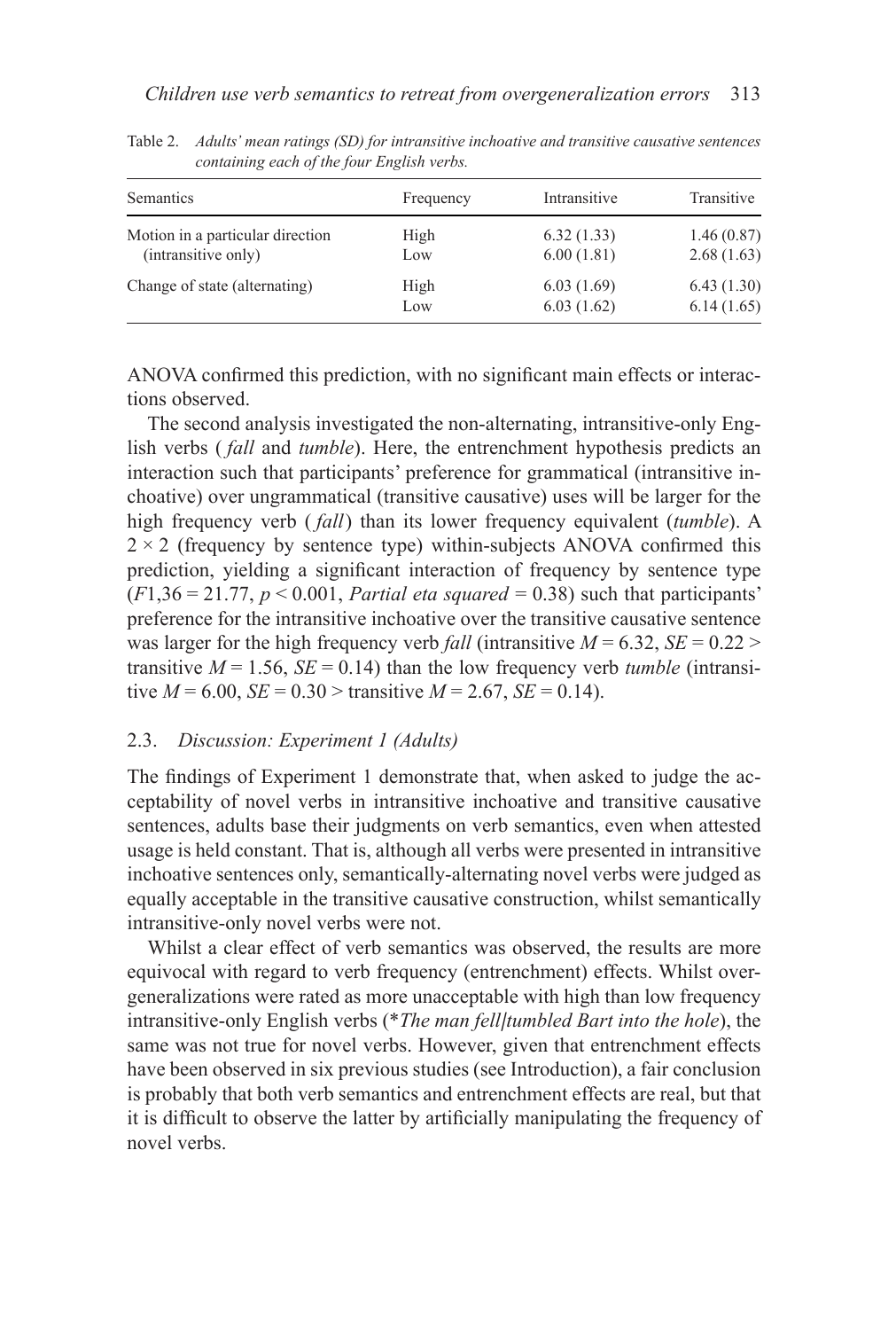### **3. Experiment 2 (Children)**

Whilst Experiment 1 demonstrated effects of verb semantics in adults, the crucial prediction of the account under investigation here is that children will also show such effects (recall that no judgment study has demonstrated this effect in the absence of English verbs from the relevant classes). Given that (a) we failed to find frequency (entrenchment) effects for novel verbs with adults and ( b) such effects have already been demonstrated for English verbs with children of this age (Ambridge et al. 2008), we decided not to include a frequency manipulation in this study<sup>5</sup>.

### 3.1. *Method*

3.1.1. *Participants.* Participants were 26 children aged  $5-6$  ( $M = 5:9$ ) and 23 aged 9–10 ( $M = 9.9$ ). The original sample comprised 30 children at each age. However, four children from each group were excluded for failing the post-test, and three of the older children were unavailable for the final test session. Children were tested at their schools in the North West of England.

3.1.2. *Grammaticality judgment training.* Before the novel-verb training began, children completed a short pre-training session designed to familiarize them with the 5-point "smiley face" scale which they would later use to provide their judgments. Full details of this scale and training procedure can be found in Ambridge et al. (2008), which used an identical procedure. In brief, the experimenter completed two trials designed to illustrate maximally grammatical and ungrammatical sentences (*The cat drank the milk* = 5*; \*The dog the ball played with* = 1) before inviting children to rate one further sentence of each type (*The frog caught the fly* = 5*; \*His teeth man the brushed* = 1). Finally, children rated intermediate sentences (\**The woman said the man a funny*  story = 2; \*The girl telephoned her friend the news =  $3-4$ ; \*The man whis*pered his friend the joke* = 3–4) with the experimenter providing feedback.

3.1.3. *Novel verb training.* As in the adult study, children were taught two novel verbs: one semantically alternating ("manner of motion") and one semantically intransitive-only ("emotional expression"). The novel actions were (a) spinning alternately clockwise and anti-clockwise and ( b) laughing in a particular high-pitched manner. The assignment of phonological verb forms (*meek* and *tam*) to these actions was counterbalanced across children at each age. Both verbs were presented in intransitive inchoative constructions only

<sup>5.</sup> Because the adults and children completed different training procedures, it would have been inappropriate to collapse the two datasets together for the purposes of statistical analysis.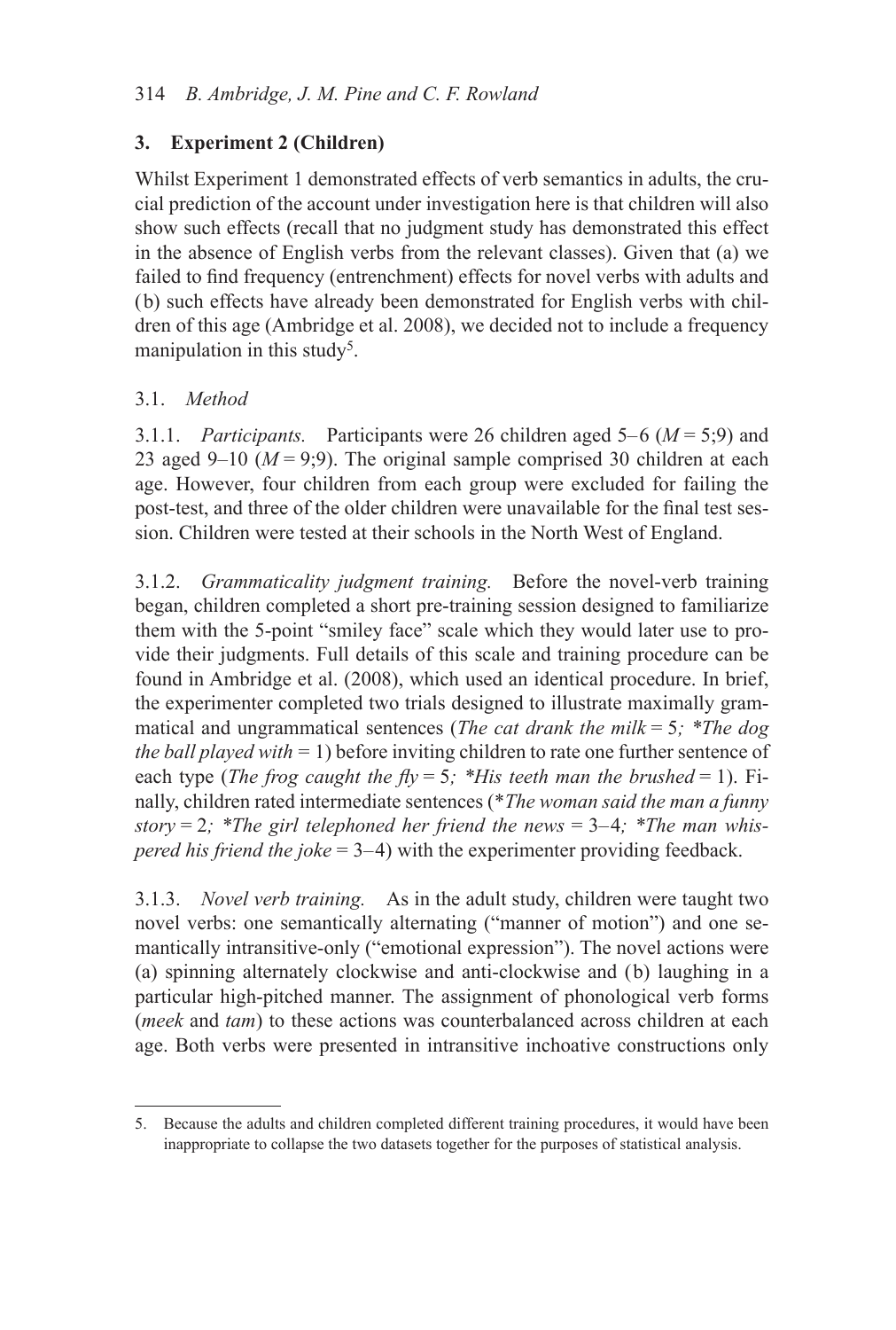during training. As for the low-frequency verbs in the adult study, children heard a total of 24 presentations of each verb, split evenly across three sessions. In an attempt to improve verb learning, we presented these sessions on consecutive days (as in the study of Ambridge et al. 2006), as opposed to a week apart.

3.1.4. *Test.* The test session took place immediately after the final training session on Day 3. Children rated one intransitive inchoative and one transitive causative use of each of the two novel verbs (e.g. *Marge meeked; The girl meeked Marge; Marge tammed; The girl tammed Marge*) in random order, using the 5-point smiley face scale.

3.1.5. *Post Test.* As in Experiment 1, participants completed a post test in which they were asked to match each action to the appropriate verb form (*meek* or *tam*). Four children at each age failed this task and were excluded from further analysis.

# 3.2. *Results*

3.2.1. *9–10 year olds.* As predicted, the novel semantically-alternating ("manner of motion") verb was rated as approximately equally acceptable  $(t[22] = 1.21, p = 0.24, n.s.)$  in intransitive inchoative  $(M = 3.65, SD = 1.58)$ and transitive causative sentences  $(M = 3.17, SD = 1.59$ ; though the nonsignificant trend is towards favouring the attested usage). Importantly, this means that any preference for intransitive inchoative over transitive causative uses of the semantically non-alternating verb cannot be attributed solely to attested usage. Indeed, as predicted, the older children rated intransitive inchoative sentences with the novel intransitive-only ("emotional expression") verb  $(M = 3.91; SD = 1.28)$  as significantly more acceptable than transitive causative overgeneralizations ( $M = 3.04$ , SD = 1.49;  $t[22] = 2.21$ ,  $p = 0.04$ ).

3.2.2. *5–6 year olds.* The younger children displayed a virtually identical pattern of findings. Again, the novel semantically-alternating ("manner of motion") verb was rated as approximately equally acceptable  $(t[25] = 1.50$ ,  $p = 0.15$ , n.s.) in intransitive inchoative ( $M = 3.58$ ,  $SD = 1.33$ ) and transitive causative sentences ( $M = 3.08$ ,  $SD = 1.57$ ; though, again, the non-significant trend is towards favouring the attested usage). Most importantly, the younger children also rated intransitive inchoative sentences with the novel intransitiveonly ("emotional expression") verb  $(M = 4.27; SD = 1.25)$  as significantly more acceptable than transitive overgeneralizations  $(M = 3.35, SD = 1.60; t[25] =$ 2.46,  $p = 0.02$ ).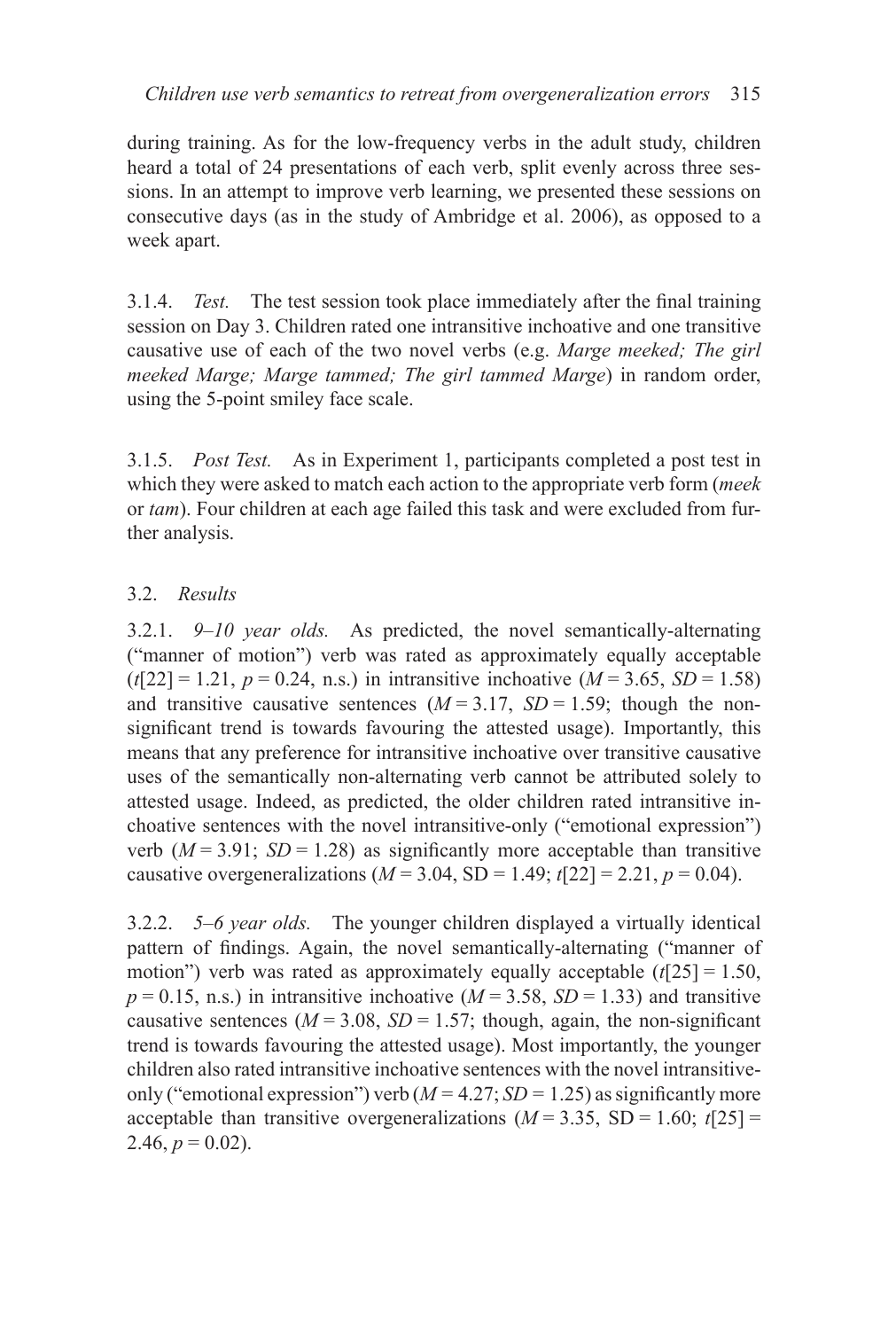### 3.3. *Discussion: Experiment 2 (Children)*

The findings of Experiment 2 demonstrate that, when asked to judge the acceptability of novel verbs in intransitive inchoative and transitive causative sentences, children as young as  $5-6$  base their judgments on verb semantics, even when attested usage is held constant: As for adults in Experiment 1, although both verbs were presented in intransitive inchoative sentences only, semantically-alternating novel verbs were judged as equally acceptable in the transitive causative construction, whilst semantically intransitive-only novel verbs were not.

### **4. General Discussion**

The aim of the present study was to investigate whether (as found by Ambridge et al. 2008) children and adults use verbs' semantics to determine the constructions in which they can and cannot appear, and hence to retreat from overgeneralization error. The finding that both adults (Experiment 1) and children (Experiment 2) preferred intransitive inchoative over transitive causative uses of semantically intransitive-only verbs—but not semantically alternating verbs provides support for this view, and against the claim that children do not use verb semantics to retreat from overgeneralization error (Bowerman 1988; Braine and Brooks 1995; Bowerman 1996; Bowerman and Croft 2007; Stefanowitsch 2008). In view of the fact that entrenchment/pre-emption effects are also well attested in the literature (including, for English verbs, in our Experiment 1), what is needed is an account in which both verb semantics and entrenchment/pre-emption play a role. Whilst this has long been acknowledged by many usage-based theorists (e.g. Goldberg 1995; Tomasello 2003; Theakston 2004) we are aware of no detailed proposals for a unitary learning mechanism that can yield all three effects. Our goal in the remainder of the paper is to outline such an account (see Ambridge and Lieven 2011, for a more detailed version of this proposal and Ambridge submitted a, for a discussion of how the proposal can be applied to other phenomena).

### 4.1. *A new proposal: The 'FIT' account*

Although the account we present here, in this precise form, is novel, it draws heavily on much previous work in cognitive linguistics. For example, the idea that constructions (and their slots) are associated with particular meanings has been extensively discussed by (amongst many others) Langacker (1987), Goldberg (1995), Kay and Fillmore (1999) and Croft (2001). Most cognitive linguists would also share our assumption that speakers form slots that are associated with particular (e.g. semantic) properties by generalizing across concrete items that appear in a particular position, via a process known as schema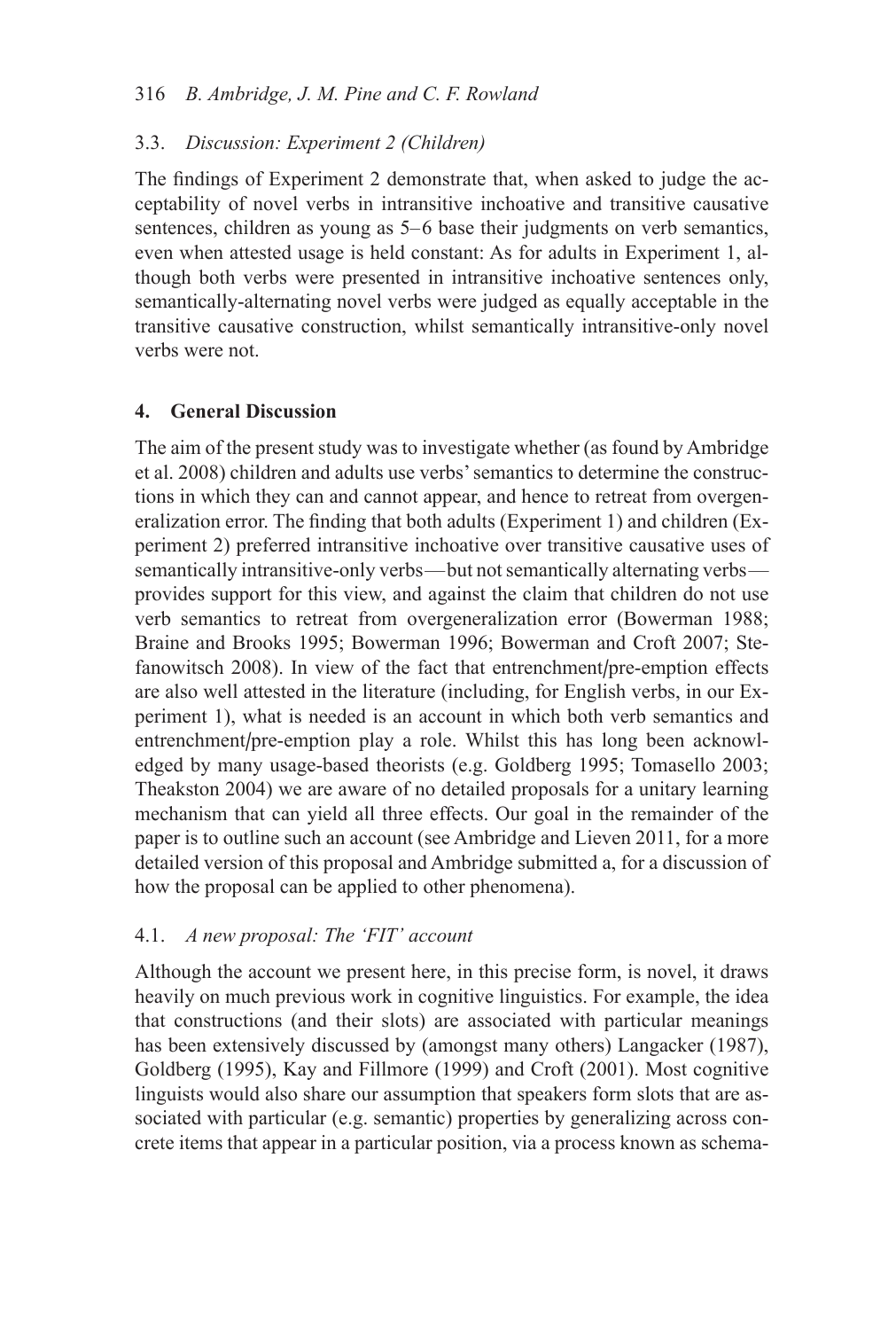tization (e.g. Langacker 1987; Bybee 1995; Goldberg, 1995; Langacker 2000; Dąbrowska and Lieven 2005; Suttle and Goldberg in press). The claim that constructions compete to convey the speaker's intended message is familiar from the work of MacWhinney and collaborators (e.g. MacWhinney 1987, 2004), and has recently been worked out in some detail by Langacker (2000).

The central assumption of the proposal is that speakers generate novel utterances via the *superimposition* of a lexical item (in this case, a verb), into an appropriate slot in a construction (in this case a fully abstract [SUBJ] **[VERB]** [OBJ] transitive causative construction, though, in principle, constructions can be of any size and level of generality). The technical term for this process is *unification* (Kay and Fillmore 1999) or *elaboration* (Langacker 2000). When the properties of the item (e.g. *break*) and slot ([SUBJ] **[VERB]** [OBJ]) are sufficiently similar (where this is a matter of degree), a grammatical utterance results (e.g. *The man broke the plate*). Where the **fit**<sup>6</sup> between properties of the item and construction is poor, an ungrammatical utterance results (e.g. \**The joke laughed the man*). We share with Langacker (2000: 17) the assumption that

an expression is ill-formed to the extent that any [structures] involve extension rather than elaboration. We can expect many extensions to pass unnoticed in normal language use. It is only when a conflict is egregious, or when small conflicts have a cumulative effect, that the strain they produce rises to the level of conscious awareness.

Thus *all* overgeneralization errors involve the use of a lexical item in a construction slot with which it is less than optimally compatible in terms of its semantic, phonological, pragmatic, or other properties (an unacceptably high degree of *extension* or *coercion*; Goldberg 1995; Michaelis and Ruppenhofer 2001). In some cases, this may be not because an item is incompatible with a slot *per se*, but because there exists another construction that contains a slot with which the item would be *more* compatible (e.g. the periphrastic causative; *The joke made the man laugh*). Hence, this account incorporates the notion of competition (MacWhinney 2004) or pre-emption (Goldberg 1995; Boyd and Goldberg in press; Braine and Brooks 1995).

For the argument-structure overgeneralizations with which we are concerned here, the assumption is that compatibility is defined solely or primarily in terms of semantic properties. For example, in the case of \**The man laughed the woman* there is a clash between the semantic properties of *laugh* — singleparticipant internal causation — and the relevant slot in the transitive causative construction, which is associated with direct, external causation (e.g. one

<sup>6.</sup> Because the account emphasizes the importance of the *fit* between *items* and (construction) *templates*, it is termed the FIT account.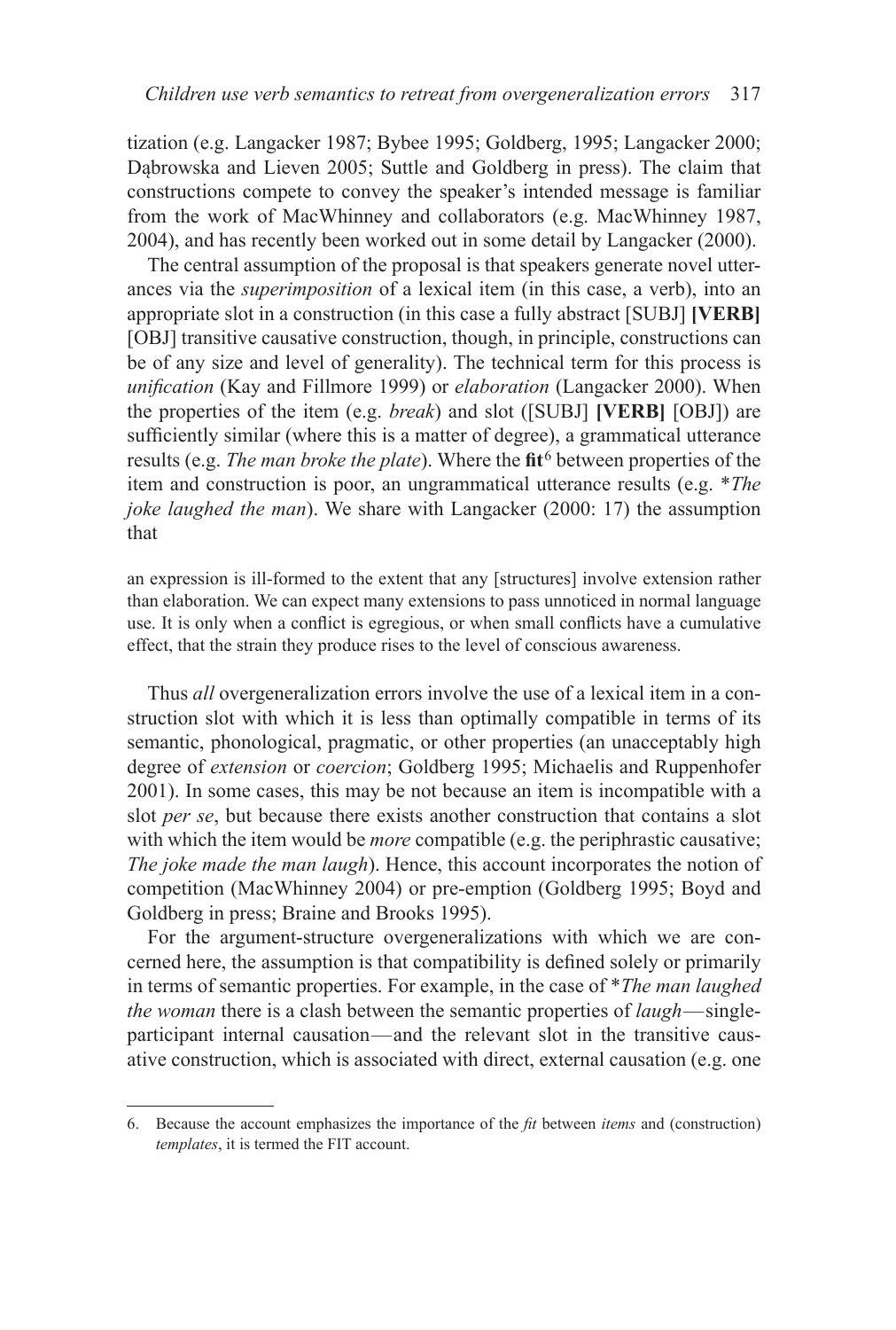cannot say *John crashed the car* if John simply distracted the driver, causing him to crash). For other types of overgeneralization error, the mismatch may be (morpho)phonological (e.g. *The woman \*donated/gave the library the book*; Pinker 1989) or pragmatic<sup>7</sup> in nature (there may also be other possibilities). It must be stressed here that compatibility (overlap between the properties of the item and the slot) is not absolute, but is a probabilistic, graded phenomenon. This is reflected in speakers' grammaticality judgments which are evenly distributed across a scale ranging from completely unacceptable to completely acceptable.

The utterance-formation process posited under the account is as follows ( based on Langacker 2000). The speaker begins with a **message** that she wishes to convey. The message consists of a set of **items** — each of which is associated with a **role**—and a set of **event-semantics features**. For example, if a speaker wishes to convey the idea that a joke made a man laugh, the ITEMS[ROLES] would be JOKE[AGENT/CAUSER], MAN[PATIENT] and LAUGH[ACTION] and the event-semantics features would be  $CAUSE<sub>INDFET</sub>$ and PROCESS. To produce an utterance, a speaker must (1) choose an appropriate word (or phrase) for each **item** (e.g. *the joke* for JOKE, *the man* for MAN and *laugh* for LAUGH)<sup>8</sup>, (2) choose an appropriate construction (e.g. the periphrastic causative construction), and (3) insert each item into the appropriate **slot** in the **construction**. Importantly, *each slot in each construction* has its own probabilistic set of **properties**, determined by the shared properties of items that have appeared in that position in the strings that gave rise to the construction (Suttle and Goldberg in press). Every construction in the speaker's inventory competes for selection to convey the message (though in practice, most will have an activation level close to zero). The winner is the most highly activated construction, where the activation of each candidate construction is determined by **fit** (overlap between the properties of slots and their fillers), **construction frequency** (more frequent constructions will be more easily activated than less frequent constructions) **item-in-construction frequency**<sup>9</sup> (items in the message will activate constructions in which they have

<sup>7.</sup> With respect to pragmatic "overgeneralizations", so-called Principle C violations (e.g. *Shei* saw a snake next to Sarah<sub>i</sub>) can be seen as the use of a full-lexical NP—with the pragmatic property of referring to a discourse-new referent — in a construction slot that is associated with the pragmatic property of referring to a discourse-old referent (Van Hoek, 1997). See also Kalyan's (submitted) reinterpretation of the study of Ambridge and Goldberg (2008), and a reply by Ambridge (submitted b), for a discussion of how so-called island constraints (e.g. *\*What did John whisper that Sue liked?*) can also be interpreted in this manner.

<sup>8.</sup> For simplicity, we will use the term "item" to refer both to a semantic entity and the word/ phrase that labels it.

<sup>9.</sup> Type frequency of each slot in the construction (the number of different items that have appeared in the slot) is not posited as a separate factor as this factor will exert its influence via fit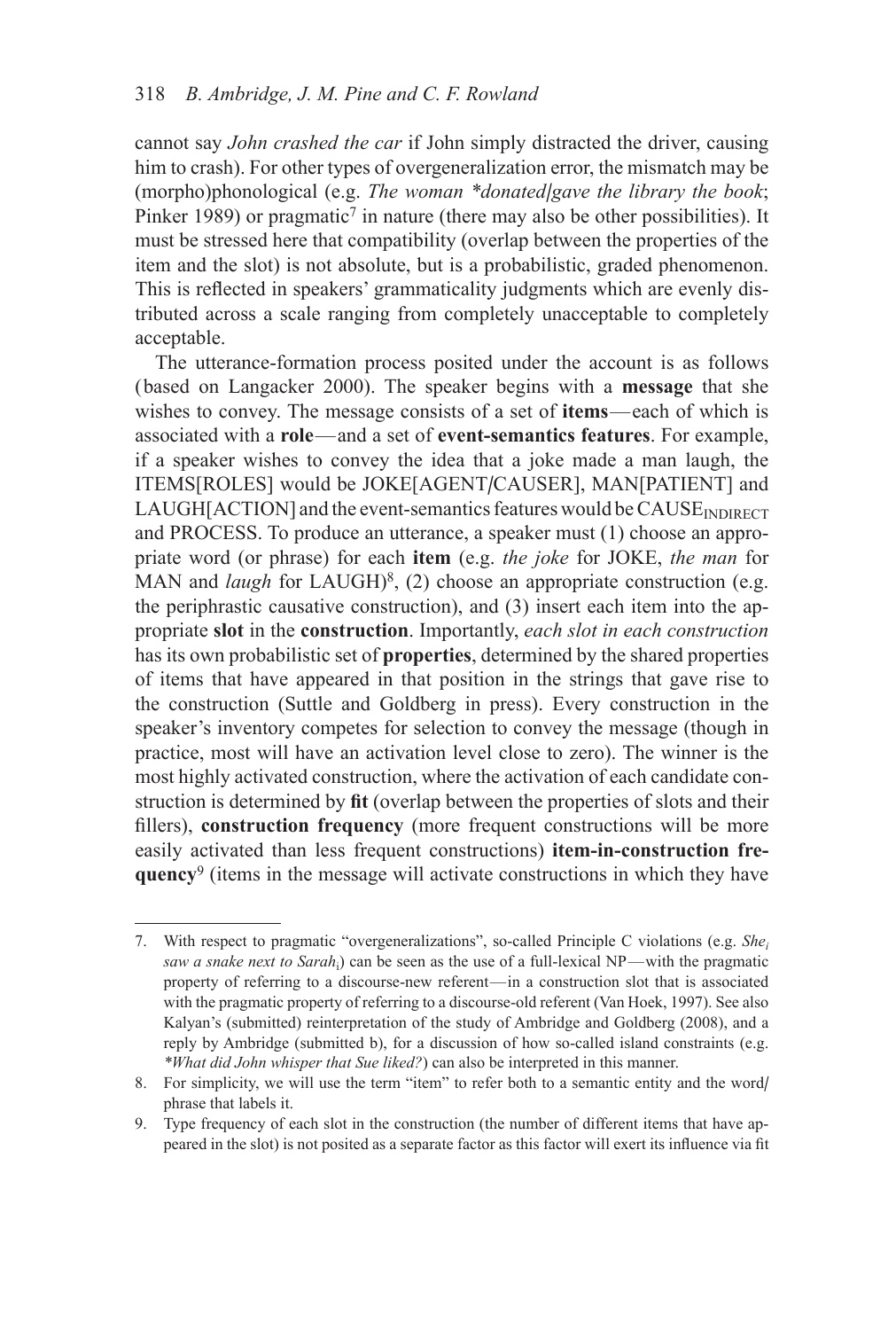frequently appeared) and **relevance**. A highly **relevant** construction matches the message perfectly, in that it contains a slot for each entity in the message (e.g. if the message describes a highly causal event, an intransitive construction will score low on relevance, even though **fit** may be high).

Overgeneralization errors (e.g. \**The joke laughed the* man) occur when the child inserts into a slot an item that is a suboptimal fit for that slot. Thus the cause of overgeneralization errors is the child's failure to have acquired (a) an adultlike understanding of the properties of a particular slot or a particular item<sup>10</sup> OR (b) an alternative construction which contains a slot that is a better fit for that item (here, the periphrastic causative). Overgeneralization errors cease as children refine and strengthen their knowledge of the properties of items and slots, and acquire alternative constructions with more suitable slots.

Apparent "semantic verb class" effects (Pinker 1989) arise because verbs that have similar semantic properties will inevitably be semantically (in)compatible with a particular slot to a similar degree. The account also yields entrenchment effects (a) via the effect of item-in-construction frequency (e.g. *laugh* will activate the intransitive construction—at the expense of the transitive — to a higher degree than will *giggle*) and ( b) because high frequency items will have better-learned semantics. It also yields pre-emption effects (e.g. hearing *laugh* in a periphrastic causative blocks the use of this verb in the transitive causative), as the constructions that are most relevant for the message will naturally be the highest activated competitors (with no need to specify in advance which constructions compete with one another).

We end by summarising some of the ways in which we have begun to test the new account outlined previously. One strand of preliminary evidence in support of the proposal comes from studies involving the locative constructions. For the **container locative** construction [AGENT] [ACTION] [CONTAINER/ LOCATION] with [CONTENTS] (e.g. *Lisa filled the box with* 

<sup>(2).</sup> If many different items have appeared in a particular slot but they are all highly similar on some dimension, then (despite the high "type frequency" of the slot) new items that are not similar on that dimension may not appear in this slot. On the other hand, if only a handful of items have appeared in a particular slot but they are *not* particularly similar, then the slot will be open to new items. At the limit, even if only one item has appeared in a particular slot, a new item may appear in this slot, provided that it is extremely similar to the attested item (Suttle and Goldberg in press). As many authors have noted (e.g. Hare et al. 1995; Forrester and Plunkett 1994; Plunkett and Nakisa, 1997), morphological constructions behave in this manner with respect to phonological properties: A low-type-frequency construction (like the German *[NOUN]s* plural construction) can nevertheless be open to many new items, provided that the items that have previously appeared in this slot are phonologically dissimilar to one another.

<sup>10.</sup> Learning the semantic properties of an item (e.g. *laugh*) includes learning which particular elements of an event that item picks out or "lexicalizes" (e.g. the actions of the laugher, NOT the actions of another entity responsible for indirectly causing the laughter).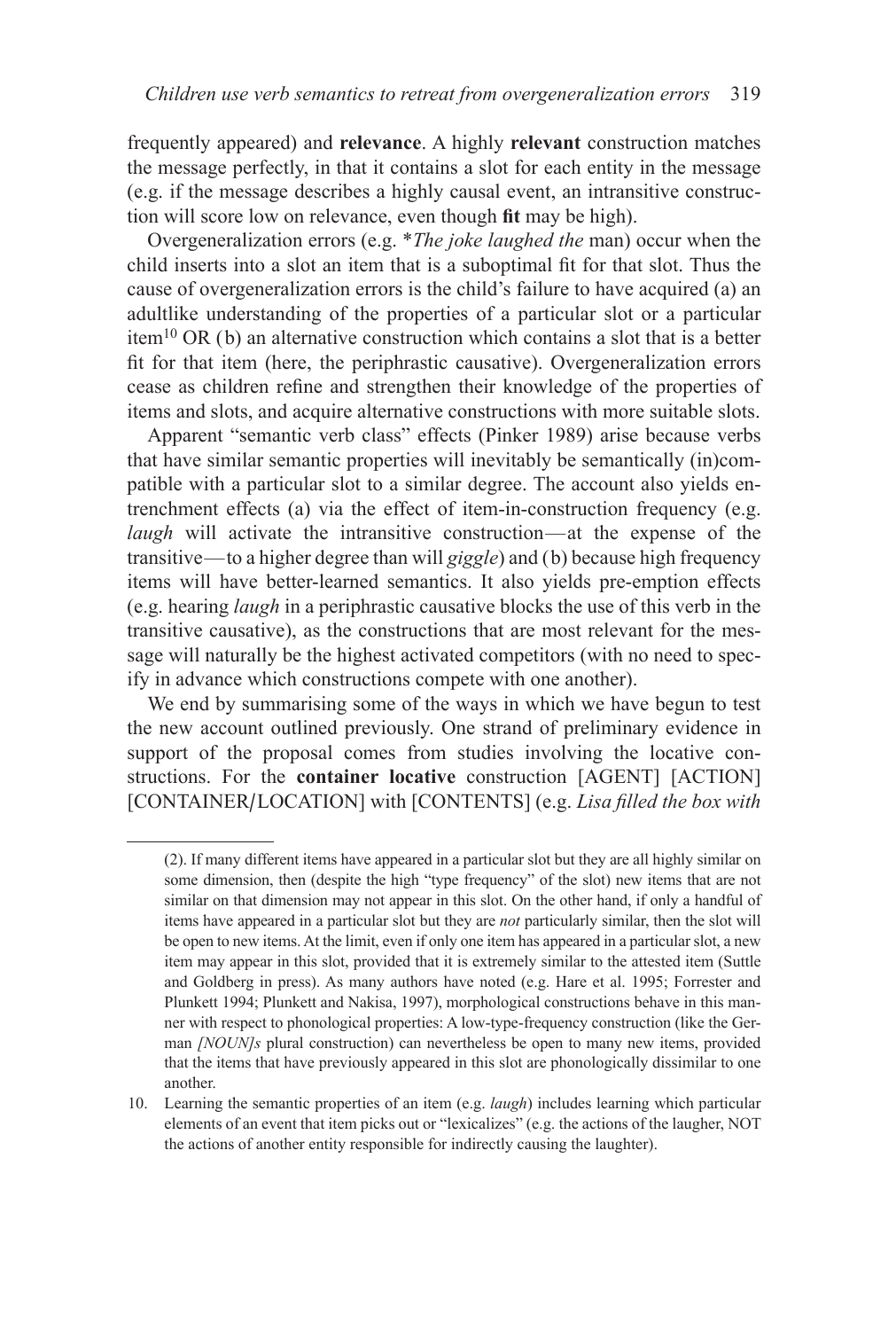*paper*), the [ACTION] slot is associated with the semantic properties of the container/location being completely affected or undergoing a change of state (e.g. going from empty to full). For the **contents locative** construction [AGENT] [ACTION] [CONTENTS] into/onto [CONTAINER/LOCATION], the [ACTION] slot is associated with the semantic properties of the contents moving in a particular manner. Hence one can say *Lisa filled the box with paper* but not *\*Lisa filled paper into the box* and *Lisa spilled juice onto the floor* but not *\*Lisa spilled the floor with juice*. In an experimental study (Ambridge 2009), adult participants rated 142 verbs for each of 20 fine-grained semantic features thought to be relevant to the [ACTION] slot in each construction. In another part of the study, (different) participants rated contents and container locative uses of each of the verbs for grammatical acceptability. It was found that these semantic ratings could predict not only which verbs could appear in each of the two constructions, but also the relative ungrammaticality of overgeneralization errors.

Ambridge (submitted a) reported similar findings for the morphological *un*prefixation construction (*un-VERB*). Although the semantic properties of verbs that may and may not appear in this slot are not easily characterized (*enclosing*, *covering*, *surface attachment* and *circular motion*; Whorf 1956; Li and Mac-Whinney 1996) adult participants' ratings of these properties could again predict the relative unacceptability of particular errors (e.g. \**unbend*, *\*unclose*, *\*unfreeze*), as judged by both adults and children. Ambridge et al (2009) also provided evidence from a judgment study that both adults and children know that the [AGENT] slot of the [AGENT] [ACTION] [PATIENT] transitive causative construction must be filled by a relatively direct causer.

Although preliminary, these findings — particularly those of Ambridge (submitted a)—suggest that children show a growing sensitivity to the semantic (and phonological etc.) properties of particular construction slots. However, since the account contains a large number of interacting factors, it will probably require implementation as a computational model (e.g. the Dual-path construction learning model of Chang 2002; Chang, Dell and Bock 2006) for its predictions to be fully testable. Ultimately, the aim is to extend this proposal to account for other types of "overgeneralization" error (see Ambridge submitted b; Ambridge and Lieven in press). We have already discussed how Principle-C and island-constraint violations can be seen under this account as pragmatic overgeneralizations. With regard to morphological overgeneralizations, for both adults (Albright and Hayes 2003) and children (Ambridge 2010), the acceptability of novel past-tense forms varies as a function of the phonological fit between the verb and the various regular and irregular morphological pasttense constructions.

In summary, the present studies have demonstrated that, for at least some verb classes and constructions, children and adults make use of verb semantics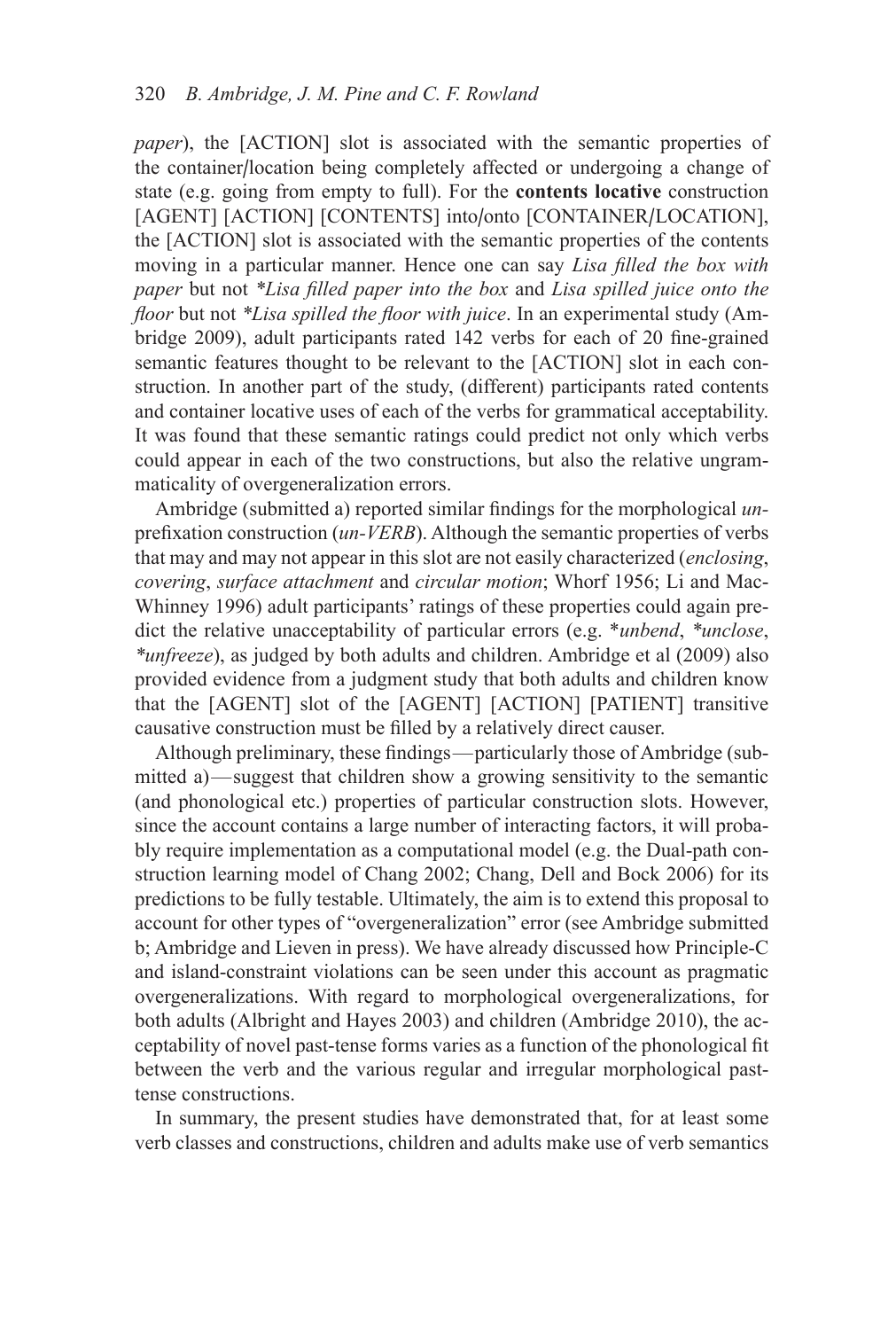to determine the constructions in which particular verbs may and may not appear. We have proposed one possible learning mechanism that would yield this effect, whilst also yielding the effects of entrenchment and pre-emption that have been observed in a number of previous studies. Future studies should test this proposal (and any other future theoretical proposals that aim to account for these findings) more directly, with the aim of bringing the field closer to a complete account of how children form and appropriately restrict argument structure constructions.

*Received 26 June 2009 University of Liverpool Revision received 30 July 2010*

#### **References**

- Albright, Adam & Bruce Hayes. 2003. Rules vs. analogy in English past tenses: A computational/ experimental study. *Cognition* 90, 119–161.
- Ambridge, Ben & Elena V. M. Lieven. 2011. Child language acquisition: Contrasting theoretical approaches. Cambridge: Cambridge University Press.
- Ambridge, Ben. 2009. "Retreat" from argument-structure overgeneralization errors as a consequence of the acquisition of verb and construction semantics. Paper presented at the biennial meeting of the Society for Research in Child Development, April 2009, Denver: CO, USA.
- Ambridge, Ben. 2010. Children's judgments of regular and irregular novel past tense forms: New data on the English past-tense debate. *Developmental Psychology* 46(6), 1497–1504.
- Ambridge, Ben. submitted a. Testing a probabilistic semantic account of the formation and restriction of linguistic generalizations: A grammaticality judgment study.
- Ambridge, Ben. submitted b. Island constraints and overgeneralization in language acquisition: A reply to Kalyan.
- Ambridge, Ben, Anna Theakston, Elena V. M. Lieven & Michael Tomasello. 2006. The distributed learning effect for children's acquisition of an abstract grammatical construction. *Cognitive Development* 21, 174 –193.
- Ambridge, Ben & Adele E. Goldberg. 2008. The island status of clausal complements: evidence in favor of an information structure explanation. *Cognitive Linguistics*, 19(3), 349–381.
- Ambridge, Ben, Julian M. Pine, Caroline F. Rowland, Rebecca L. Jones & Victoria Clark. 2009. A Semantics-Based Approach to the "No Negative Evidence" Problem. *Cognitive Science*, 33(7), 1301–1316.
- Ambridge, Ben, Julian M. Pine, Caroline F. Rowland & Chris R. Young. 2008. The effect of verb semantic class and verb frequency (entrenchment) on children's and adults' graded judgements of argument-structure overgeneralization errors. *Cognition.* 106(1), 87*–*129.
- Bowerman, Melissa. 1988. The "no negative evidence" problem: How do children avoid constructing an overly general grammar? In John A. Hawkins (ed.) *Explaining language universals*, 73–101. Oxford: Blackwell.
- Bowerman, Melissa. 1990. Mapping thematic roles onto syntactic functions: Are children helped by innate linking rules? *Linguistics* 28, 1251–1289.
- Bowerman, Melissa. 1996. *Argument structure and learnability: Is a solution in sight?* Paper presented at the Proceedings of the twenty-second annual meeting of the Berkeley Linguistics Society, Berkeley, California.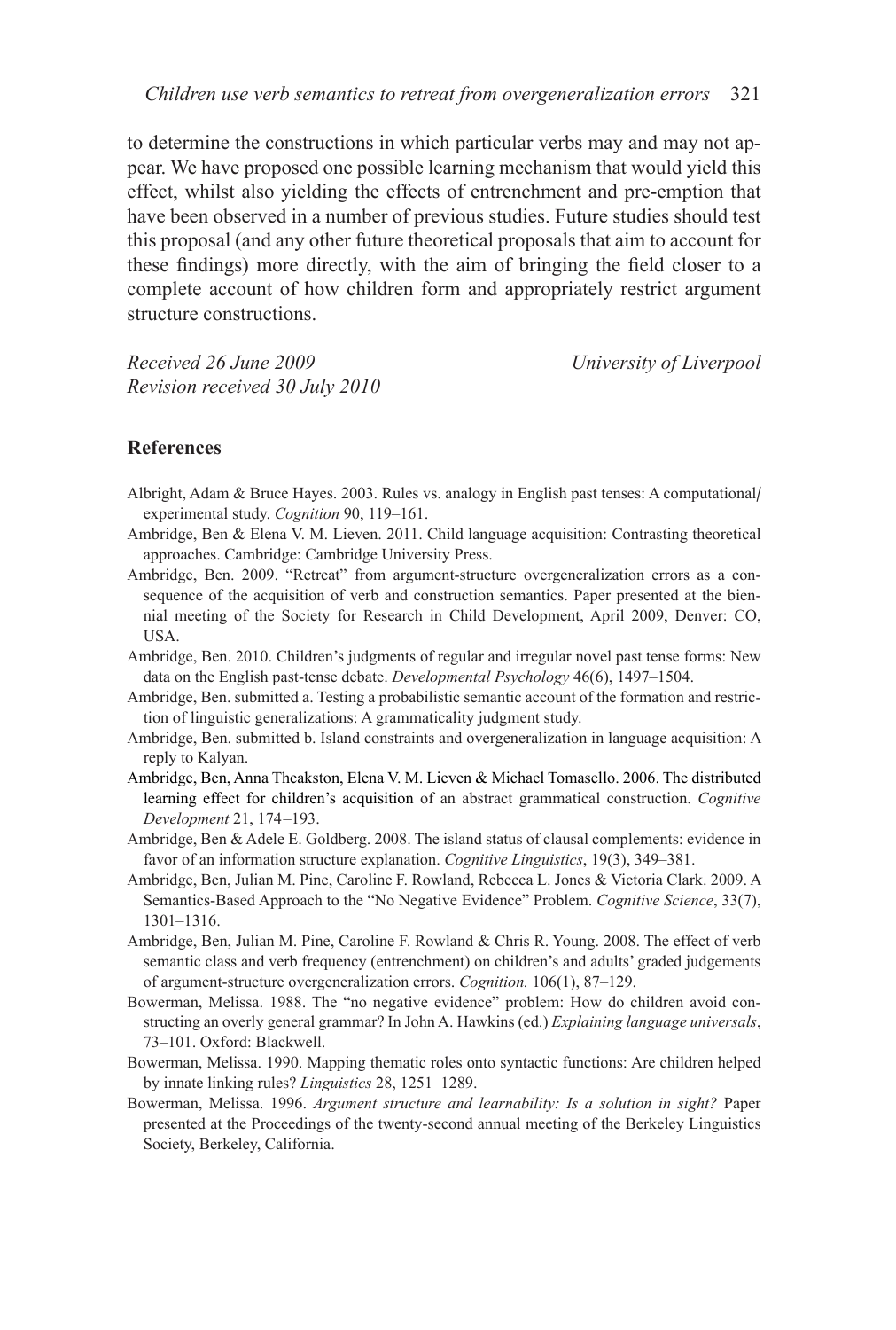- Bowerman, Melissa & William Croft. 2007. The acquisition of the English causative alternation. In Melissa Bowerman & Penelope Brown (eds.) *Crosslinguistic perspectives on argument structure: Implications for learnability.* Hillsdale, NJ: Lawrence Erlbaum.
- Boyd, Jeremy K. & Adele, E. Goldberg. in press. Learning what *not* to say: The role of statistical preemption and categorization in 'a-adjective' production. *Language*.
- Braine, Martin D. S. & Patricia J. Brooks. 1995. Verb argument structure and the problem of avoiding an overgeneral grammar. In Michael Tomasello & William E. Merriman (eds.) *Beyond names for things: Young children's acquisition of verbs*, 352–376. Hillsdale, NJ: Erlbaum.
- Brooks, Patricia J. & Michael Tomasello. 1999. How children constrain their argument-structure constructions. *Language*, *75*(4), 720 –738.
- Brooks, Patricia J. & Otto Zizak. 2002. Does preemption help children learn verb transitivity? *Journal of Child Language* 29(4), 759–781.
- Brooks, Patricia J., Michael Tomasello, Kelly Dodson & Laurence B. Lewis. 1999. Young children's overgeneralizations with fixed transitivity verbs. *Child Development* 70(6), 1325– 1337.
- Bybee, Joan. 1995. Regular morphology and the lexicon. *Language and cognitive processes*,  $10(5)$ , 425-455.
- Chang, Franklin. 2002. Symbolically speaking: A connectionist model of sentence production. *Cognitive Science* 26, 609– 651.
- Chang, Franklin, Gary S. Dell & Kay Bock. 2006. Becoming syntactic. *Psychological Review*  113(2), 234 –272.
- Chomsky, Noam. 1957. *Syntactic structures*. The Hague: Mouton
- Chouinard, Michelle M. & Eve V. Clark. 2003. Adult reformulations of child errors as negative evidence. *Journal of Child Language* 30(3), 637–669.
- Croft, William. 1991. Possible verbs and the structure of events. In Savas Tsohatzidis (ed.), *Meaning and Prototypes*, 48–73. London: Routledge.
- Croft, William. 2001. *Radical construction grammar: Syntactic theory in typological perspective*. Oxford: Oxford University Press.
- Dąbrowska, Ewa & Elena V. M. Lieven. 2005. Towards a lexically specific grammar of children's question constructions. *Cognitive Linguistics* 16(3), 437–474.
- Farrar, Michael J. 1992. Negative evidence and grammatical morpheme acquisition. *Developmental Psychology* 28(1), 90 –98.
- Forrester, Neil, & Kim Plunkett, K. 1994. Learning the Arabic plural: The case of minority default mappings in connectionist networks. *Proceedings of the Sixteenth Annual Conference of the Cognitive Science Society.* Hillsdale, NJ: Erlbaum.
- Goldberg, Adele E. 1995. *Constructions: A construction grammar approach to argument structure*. Chicago: University of Chicago Press.
- Hare, Mary, Jeff L. Elman & Kim G. Daugherty. 1995. Default Generalisation in Connectionist Networks. *Language and cognitive processes* 10(6), 601– 630.
- Haspelmath, Martin. 1993. More on the typology of inchoative/causative verb alternations. In B. Comrie & M. Polinsky (eds.) *Causatives and transitivity*. Amsterdam: John Benjamins.
- Kalyan, Siva. submitted. Similarity in linguistic categorization, part 1: The role of shared features.
- Kay, Paul & Charles J. Fillmore. 1999. Grammatical constructions and linguistic generalizations: The *What's X doing Y?* construction. *Language* 75(1), 1–33.
- Langacker, Ronald W. 1987. *Foundations of cognitive grammar, Volume 1*. Stanford: Stanford University Press.
- Langacker, Ronald W. 2000. A dynamic usage-based model. In Michael Barlow & Suzanne Kemmer (eds.) *Usage-based models of language*, 1– 63. Stanford: CSLI.
- Levin, Beth & Malka Rappaport Hovav. 1995. *Unaccusativity: At the syntax-lexical semantics interface*. Cambridge, MA: MIT Press.